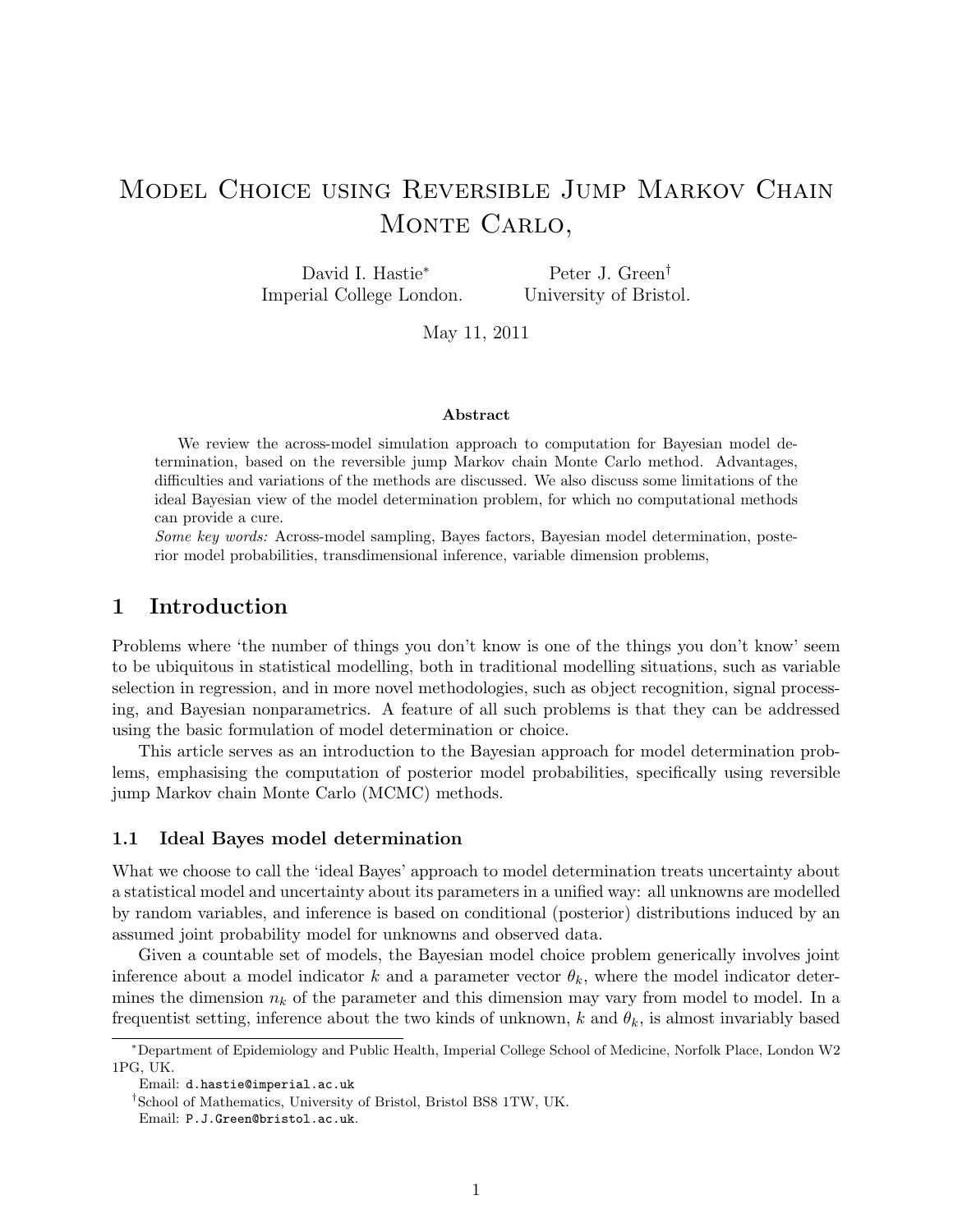on different logical principles. In contrast, the ideal Bayesian treats  $(k, \theta_k)$  as a joint unknown and to make inference only the joint posterior  $p(k, \theta_k|Y)$  is needed.

Joint inference for the generic Bayesian model choice problem can be set naturally in the form of a simple Bayesian hierarchical model. We suppose that a prior  $p(k)$  is specified over models k in a countable set K, and for each k we are given a prior distribution  $p(\theta_k|k)$ , along with a likelihood  $p(Y|k, \theta_k)$  for the data Y. In some settings,  $p(k)$  and  $p(\theta_k|k)$  are not separately available, even up to multiplicative constants; this applies for example in many point process models. However it will be clear that what follows requires specification only of the product  $p(k, \theta_k) = p(k) \times p(\theta_k|k)$  of these factors, up to a multiplicative constant.



Figure 1: The basic hierarchical model for Bayesian model choice, as a directed acyclic graph.

Throughout this article all probability distributions are proper. Furthermore, for simplicity of exposition (rather than as a necessity of the method), we suppose that  $p(\theta_k|k)$  is a probability density with respect to the  $n_k$ -dimensional Lesbegue measure. Where there are parameters common to all models, perhaps in additional layers of hierarchy, these are subsumed into each  $\theta_k \in \mathcal{X}_k$  $\mathcal{R}^{n_k}$ . In many models there are discrete unknowns as well as continuously distributed ones. Such unknowns, whether fixed or variable in number, cause no additional difficulties; only discrete-state Markov chain notions are needed to handle them, and formally speaking, the variable  $k$  can be augmented to include these variables; such problems then fit into the above framework.

The joint posterior

$$
p(k, \theta_k | Y) = \frac{p(k, \theta_k)p(Y|k, \theta_k)}{\sum_{k' \in \mathcal{K}} \int p(k', \theta'_{k'})p(Y|k', \theta'_{k'})\mathrm{d}\theta'_{k'}}
$$

can always be factorised as

$$
p(k, \theta_k | Y) = p(k|Y)p(\theta_k | k, Y),
$$

that is, as the product of posterior model probabilities and model-specific parameter posteriors. This identity is very often the basis for reporting the inference and in particular, for model determination, the (marginal) posterior model probabilities  $p(k|Y)$  are commonly of interest.

Before proceeding, it is important to appreciate the generality of the above model determination formulation. In particular, note that it embraces not only genuine model choice situations, where the variable  $k$  indexes the collection of discrete models under consideration, but also settings where there is really a single model, but one with a variable-dimension parameter, for example a functional representation such as a series whose number of terms is not fixed. In the latter case, arising sometimes in Bayesian nonparametrics, for example, k is unlikely to be of direct inferential interest.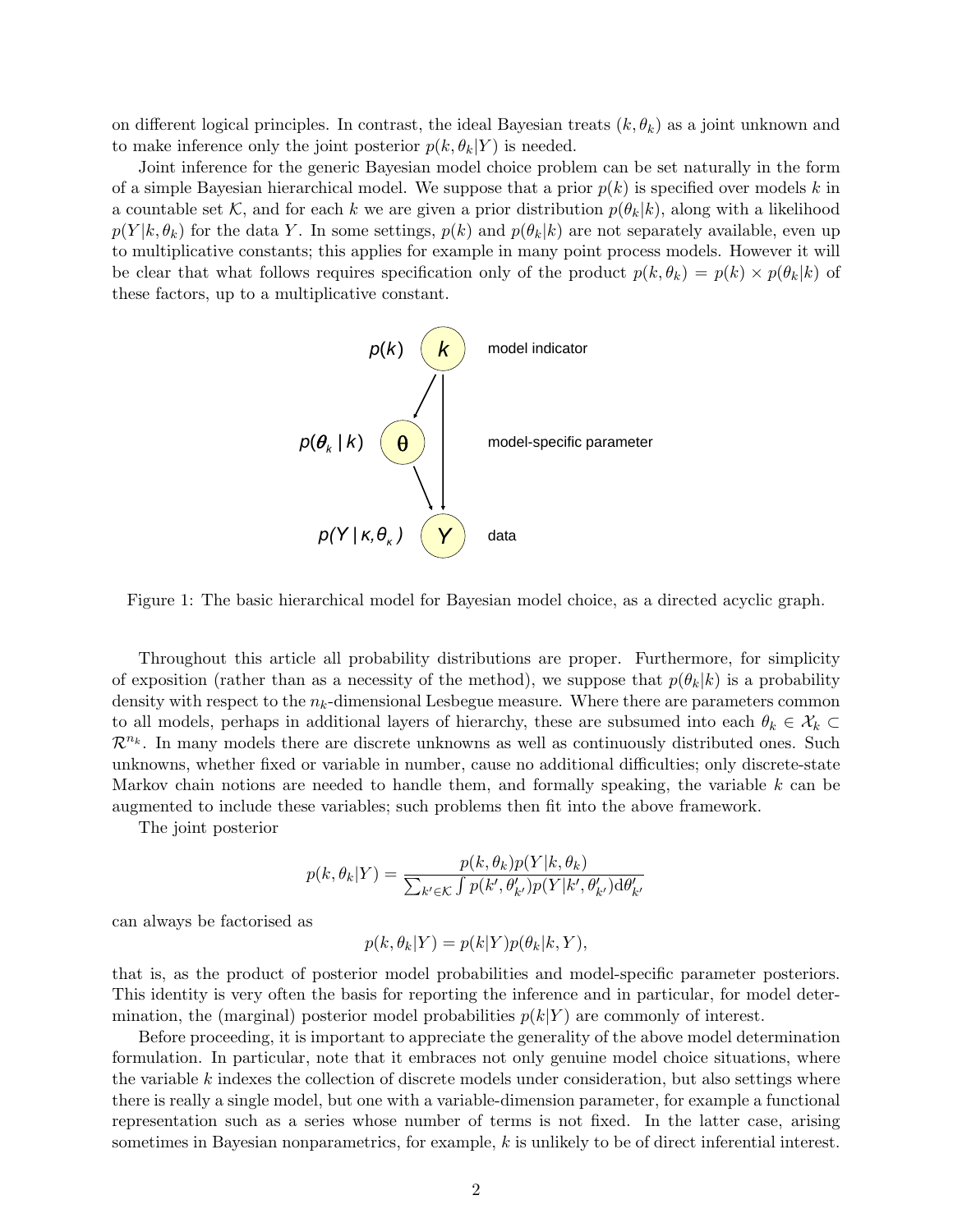These problems really form a continuous spectrum rather than a sharp dichotomy: a point made well by considering curve-fitting to noisy data using families of smoothing splines or polynomials of different complexity. We might naturally think that choosing the degree of a polynomial is a choice of model while choosing the tuning constant multiplying a roughness functional is estimating a hyperparameter; but in reality it is hard to argue that these are really distinct kinds of problem.



Figure 2: Three curves fitted to the same artificial data, using (left panel) cubic smoothing splines and (right panel) polynomials. In each case the three curves use 3, 6 and 11 degrees of freedom respectively.

## 1.2 Simulation-based computation for model determination

In practice, the posterior probabilities required to conduct Bayesian model determination are almost invariably not available analytically. Thus to make inference we must rely on numerical methods, with the consequence that the resulting computations can be quite intensive. The only generic methods available currently that produce results that are 'exact' (that is, up to simulation error only) are Monte Carlo methods of various kinds.

A favoured Monte Carlo method is Markov chain Monte Carlo (MCMC). The basis for this approach is to construct a Markov chain which has as its invariant distribution the (posterior) distribution of interest. There are two main approaches using MCMC for model determination problems: across-model simulation, in which there is a single MCMC simulation with states of the form  $(k, \theta_k) \sim p(k, \theta_k|Y)$ ; and within-model simulation, in which there are separate simulations of  $\theta_k \sim p(\theta_k|k, Y)$  for each k. The former is the primary subject of this article. We omit further details of the latter as they are covered in brief in section 4 of Green (2003) and in more detail by Friel (this volume).

Reversible jump Markov chain Monte Carlo (Green 1995) is a method for across-model simulation of posterior distributions of the form introduced in the previous section. More generally, reversible jump is a technique for simulating from a Markov chain whose state is a vector whose dimension is not fixed. The majority of the remainder of this article is focussed on how to implement this method for the model determination problem and the associated challenges that arise.

We note that other simulation methods that are not MCMC include *particle filters*, using sequential Monte Carlo in place of MCMC (Jasra *et al.* 2008) and  $ABC$  – 'likelihood-free' methods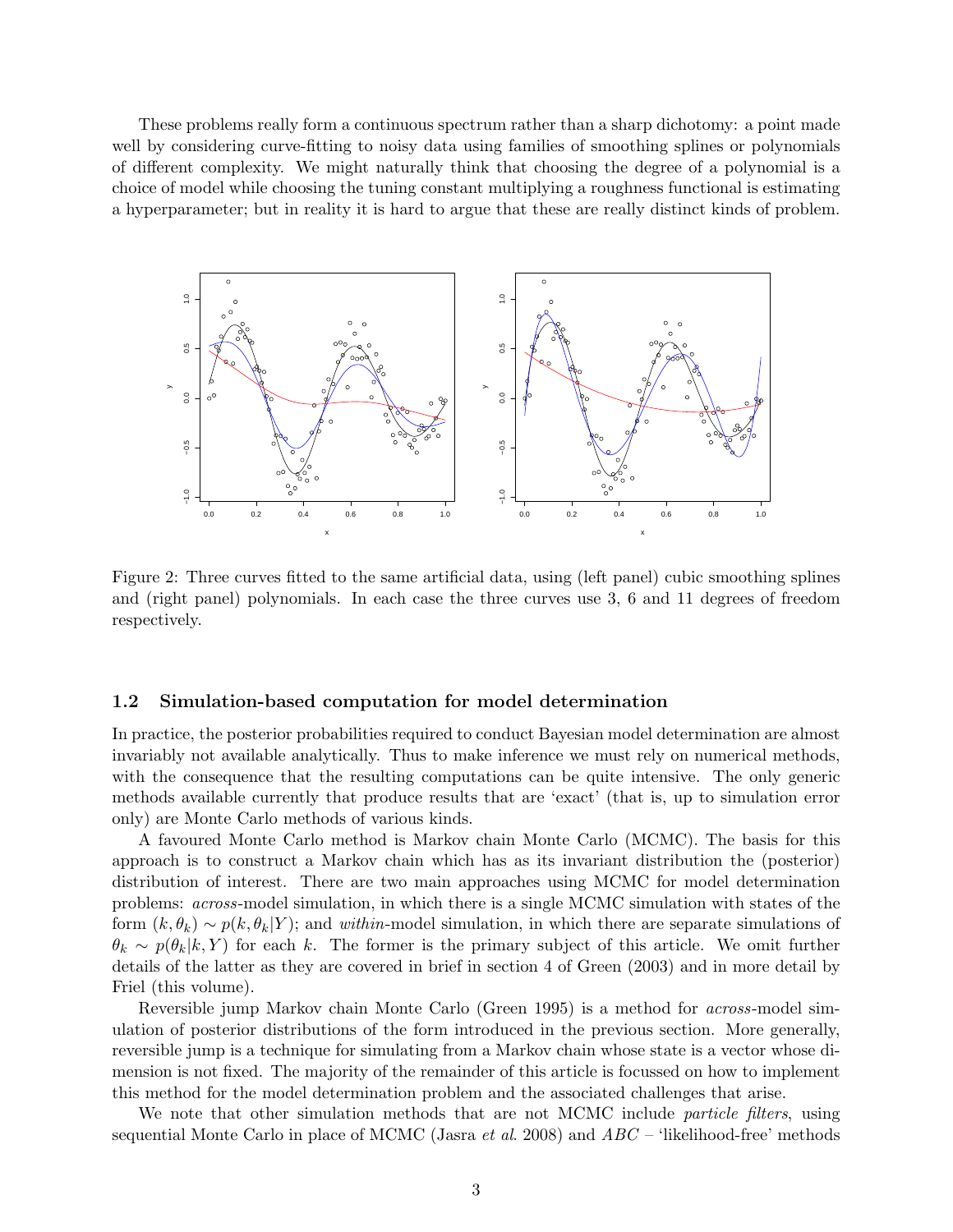where  $Y | k, \theta_k$  can be simulated but  $p(Y | k, \theta_k)$  cannot be evaluated (Didelot *et al.* 2011). These methods are outside the scope of this article.

## 1.3 Structure of the paper

For the remainder of this article some understanding of standard MCMC methods is assumed, and the unfamiliar reader is referred to Gamerman (1997) or Brooks (1998) for an introductory tutorial.

In section 2, reversible jump MCMC is presented and discussed, and an illustrative example is given in section 3, along with a brief look at past literature citing the method. Section 4 discusses some methodological extensions aimed particularly at construction of efficient proposals. We then consider the idea of a fully-automated reversible jump sampler in Section 5. In Section 6 we present some recent methodologies exploiting reversible jump and briefly review other model-jumping approaches. Leaving reversible jump MCMC behind, in Section 7 we return to the more general question of Bayesian model determination and consider some of the outstanding philiosophical difficulties, before offering some brief words of conclusion.

This paper updates Green (2003) but omits, in particular, coverage of within-model sampling approaches to trans-dimensional sampling problems, while including extra material on more recent developments, and on statistical methodologies built on reversible jump and related across-model sampling methods.

# 2 Metropolis–Hastings in a more general light

In the direct approach to computation of the joint posterior  $p(k, \theta_k|Y)$  via MCMC we construct a single Markov chain simulation, with states of the form  $(k, \theta_k) = (k, \theta_{k,1}, \theta_{k,2}, \dots, \theta_{k,n_k})$ ; we might call this an across-model simulation. The state space for such an across-model simulation is  $\mathcal{X} = \bigcup_{k \in \mathcal{K}} (\{k\} \times \mathcal{X}_k)$ , where for each k,  $\mathcal{X}_k \subset \mathcal{R}^{n_k}$ . The point of defining X in this way is that even in cases where the dimensions  ${n_k}$  are all different, we often wish to have direct inferential access to the 'model indicator' k; in cases where the  $\{n_k\}$  are not all different, this becomes essential. Mathematically,  $\mathcal X$  is not a particularly awkward object, and our construction involves no especially challenging novelties. However, such a state space is at least a little non-standard!

Formally, our task is to construct a Markov chain on this general state space with a specified limiting distribution. Reversible jump MCMC is one means of achieving this goal, using the Metropolis–Hastings paradigm to build a suitable reversible chain, as is usual in Bayesian MCMC for complex models.

We begin by presenting an introduction to reversible jump, considering how transitions between different states in  $\mathcal X$  might practically be achieved by a computer program. We build first upon a fixed-dimensional case and then demonstrate how this is immediately extended to the trans-dimensional case. The aim of this perspective is to show that the generalisation of the Metropolis–Hastings algorithm is straightforward and dispel the myth that reversible jump is technically challenging.

## 2.1 A constructive representation in terms of random numbers

Our aim is to construct a Markov chain on a general state space  $\mathcal X$  with invariant distribution p. (Note that neither  $\mathcal X$  nor p need refer to the Bayesian model-choice problem formulated in the previous section). As is common in MCMC we will consider only reversible chains, so that, put simply, we require the equilibrium probability that the state of the chain is in a general set  $A$  and moves to a general set B to be the same with A and B reversed. This is known as the *detailed* balance condition.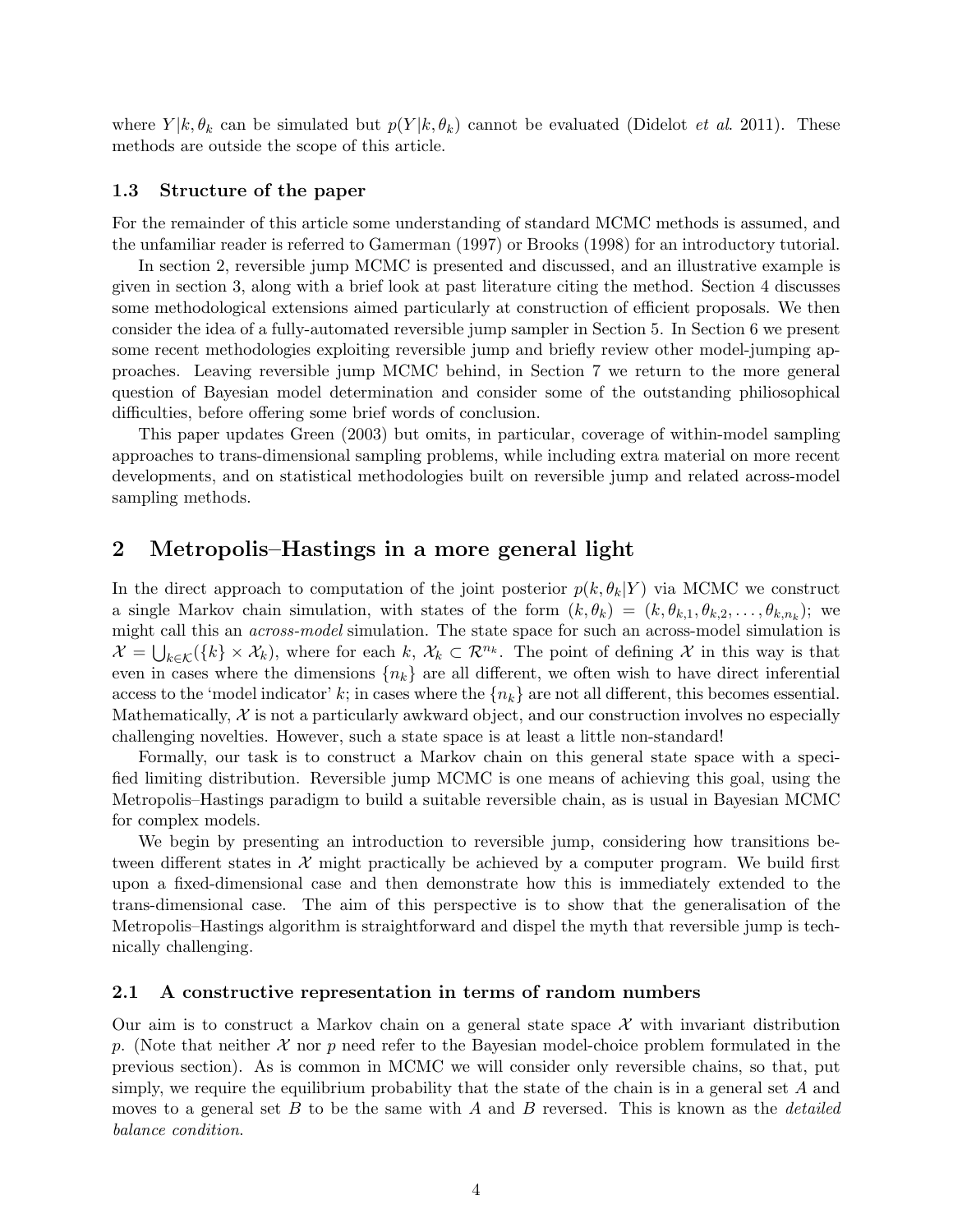Suppose initially that we have a simpler state space,  $\mathcal{X} \subset \mathcal{R}^n$ . As usual with the Metropolis– Hastings algorithm, we can satisfy the detailed balance condition by applying a protocol that proposes a new state for the chain and then accepts this proposed state with an appropriately derived probability. This probability is obtained by considering a transition and its reverse simultaneously. Let the density of the invariant distribution  $p$  also be denoted by  $p$ . At the current state  $x$ , we generate, say,  $r$  random numbers  $u$  from a known joint density  $g$ . The proposed new state of the chain x' is then constructed by some suitable deterministic function h such that  $(x', u') = h(x, u)$ . Here,  $u'$  are the r-dimensional random numbers, generated from a known joint density  $g'$  that would be required for the reverse move from  $x'$  to x, using the inverse function  $h'$  of h. If the move from x to x' is accepted with probability  $\alpha(x, x')$  and likewise, the reverse move is accepted with probability  $\alpha(x',x)$ , the detailed balance requirement can be written as

$$
\int_{(x,x')\in A\times B} p(x)g(u)\alpha(x,x')\mathrm{d}x\,du = \int_{(x,x')\in A\times B} p(x')g'(u')\alpha(x',x)\mathrm{d}x'\,du'.\tag{1}
$$

If the transformation h from  $(x, u)$  to  $(x', u')$  and its inverse h' are differentiable, then we can apply the standard change-of-variable formula to the right hand side of equation (1). We then see that the  $(n + r)$ -dimensional integral equality (1) holds if

$$
p(x)g(u)\alpha(x,x') = p(x')g'(u')\alpha(x',x)\left|\frac{\partial(x',u')}{\partial(x,u)}\right|,
$$

where the last factor is the Jacobian of the transformation from  $(x, u)$  to  $(x', u')$ . Thus, a valid choice for  $\alpha$  is

$$
\alpha(x, x') = \min\left\{1, \frac{p(x')g'(u')}{p(x)g(u)} \left| \frac{\partial(x', u')}{\partial(x, u)} \right| \right\},\tag{2}
$$

involving only ordinary joint densities.

While this formalism is perhaps a little indirect for the fixed-dimensional case, it proves a flexible framework for constructing quite complex moves using only elementary calculus. In particular, the possibility that  $r < n$  covers the case, typical in practice, that given  $x \in \mathcal{X}$ , only a lower-dimensional subset of  $\mathcal X$  is reachable in one step. (The Gibbs sampler is the best-known example of this, since in that case only some of the components of the state vector are changed at a time, although the formulation here is more general as it allows the subset not to be parallel to the coordinate axes.) Separating the generation of the random innovation  $u$  and the calculation of the proposal value through the deterministic function  $h$  is deliberate; it allows the proposal distribution

$$
q(x, B) = \int_{\{u:h(x, u) \in B \times \mathcal{R}^r\}} g(u) \mathrm{d}u
$$

to be expressed in many different ways, for the convenience of the user.

#### 2.2 The trans-dimensional case

The main benefit of this formalism is that expression (2) applies, without change, in a variabledimension context. Consider now allowing  $\mathcal X$  to be a more complex space, such that x has different dimension in different parts of  $\mathcal{X}$ . (We use the same symbol  $p(x)$  for the target density whatever the dimension of x.) Provided that the transformation from  $(x, u)$  to  $(x', u')$  remains a diffeomorphism, the individual dimensions of x and  $x'$  can be different. The dimension-jumping has become essentially 'invisible'.

In this setting, suppose the dimensions of  $x, x', u$  and u' are  $n, n', r$  and r' respectively, then we have functions  $h: \mathcal{R}^n \times \mathcal{R}^r \to \mathcal{R}^{n'} \times \mathcal{R}^{r'}$  and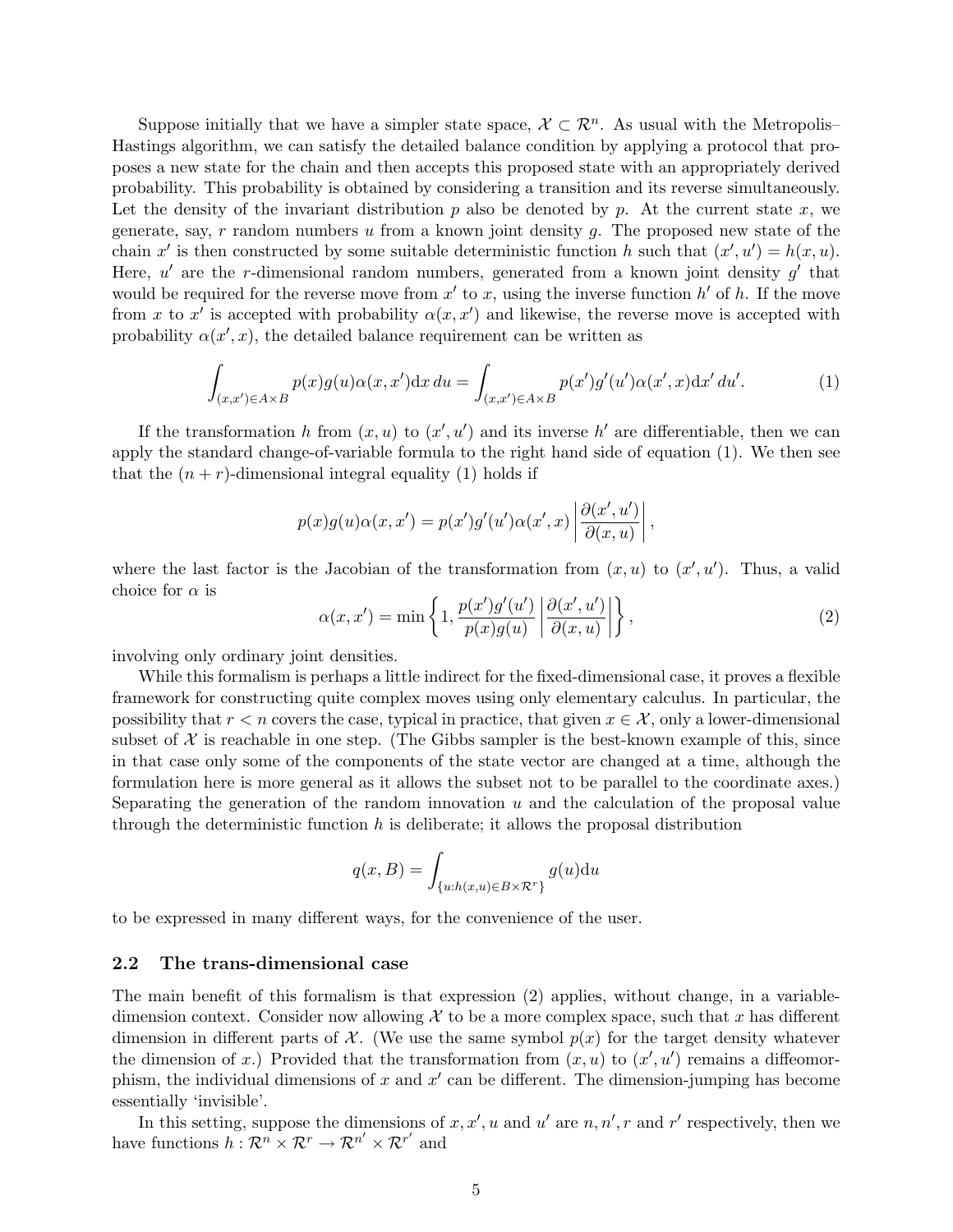$h': \mathcal{R}^{n'} \times \mathcal{R}^{r'} \to \mathcal{R}^n \times \mathcal{R}^r$ , used respectively in  $(x', u') = h(x, u)$  and  $(x, u) = h'(x', u')$ . For the transformation from  $(x, u)$  to  $(x', u')$  to be a diffeomorphism requires that  $n + r = n' + r'$ , so-called 'dimension-matching'; if this equality failed, the mapping and its inverse could not both be differentiable. We note, however, that one or both of  $r, r'$  might be 0.

#### 2.3 Multiple move types and the model-choice problem

Returning to our generic model-choice problem, we wish to use these reversible jump moves to sample the space  $\mathcal{X} = \bigcup_{k \in \mathcal{K}} (\{k\} \times \mathcal{X}_k)$  with invariant distribution p, which here is  $p(k, \theta_k | Y)$ .

Just as in ordinary MCMC, although each move is a transition kernel reversible with respect to p, we typically need multiple types of moves to traverse the whole space  $\mathcal{X}$ . Again, as in ordinary MCMC, we can scan through the available moves according to various deterministic or random schedules. Here we consider the case of move types chosen independently for each sweep of the MCMC run, and extend conventional Metropolis–Hastings by allowing the probabilities of each move type to depend on the current state.

Indexing the move types by m in a countable set  $\mathcal{M}$ , a particular move type m consists of both the forwards move from  $x = (k, \theta_k)$  to  $x' = (k', \theta'_{k'})$  and the reverse, taking  $x'$  to x, for a specific pair  $(k, k')$ . For the forwards move,  $r_m$  random numbers u are generated from known joint distribution  $g_m$ , and the new state  $\theta'_{k'} \in \mathcal{R}^{n_{k'}}$  is constructed as  $(\theta'_{k'}, u') = h_m(\theta_k, u)$ . Here u' are the  $r'_m$  random numbers from joint distribution  $g'_m$  needed for the reverse move, to move from  $\theta'_{k'}$  to  $\theta_k$ , using the inverse function  $h'_m$  of  $h_m$ .

Letting  $j_m(x)$  denote the probability that move m is attempted at state x, the move-type specific equivalent to equation (1) is

$$
\int_{(x,x')\in A\times B} p(x)j_m(x)g_m(u)\alpha_m(x,x')\mathrm{d}x\,du
$$
\n
$$
= \int_{(x,x')\in A\times B} p(x')j_m(x')g'_m(u')\alpha_m(x',x)\mathrm{d}x'\,du'.\tag{3}
$$

Since the complete transition kernel is obtained by summing over  $m \in M$ , ensuring that the detailed balance equation  $(3)$  holds for for each move type m is sufficient to ensure that the detailed balance condition holds. Thus, a sufficient choice for the acceptance probability  $\alpha_m$  associated with move type m is given by  $\alpha_m(x, x') = \min\{1, A_m(x, x')\}$  where

$$
A_m(x, x') = \frac{p(x')}{p(x)} \frac{j_m(x')}{j_m(x)} \frac{g'_m(u')}{g_m(u)} \left| \frac{\partial(\theta'_{k'}, u')}{\partial(\theta_k, u)} \right|.
$$
 (4)

Here the Jacobian factor is from the transformation from  $(\theta_k, u)$  to  $(\theta'_{k'}, u')$ , and is obviously dependent upon the move type  $m$ . In order for this transformation to be a diffeomorphism we again require the dimension matching to hold, so that  $n_k + r_m = n_{k'} + r'_m$ .

Finally we note, when at  $x = (k, \theta_k)$ , only a limited number of moves m will typically be available, namely those for which  $j_m(x) > 0$ . With probability  $1 - \sum_{m \in M} j_m(x)$  no move is attempted.

## 2.4 Some remarks and ramifications

To summarise, 'reversible jump' MCMC is just Metropolis–Hastings, formulated to allow for sampling from a distribution on a union of spaces of differing dimension, and permitting state-dependent choice of move type. In understanding the framework, it may be helpful to stress the key role played by the joint state–proposal equilibrium distributions. In fact, detailed balance is explicitly characterised as the invariance of these distributions to time-reversal. The fact that the degrees of freedom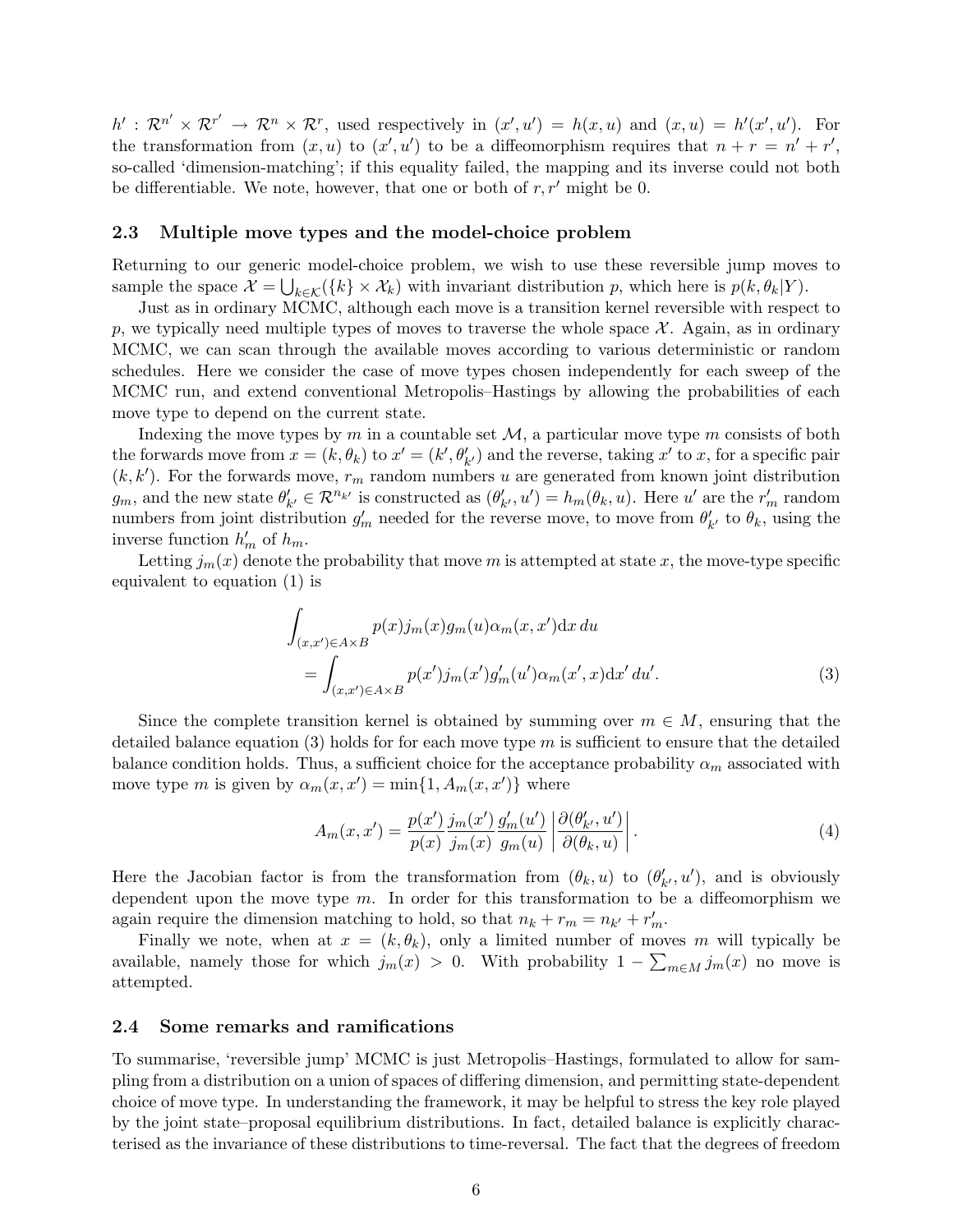in these joint distributions are unchanged when  $x$  and  $x'$  are interchanged allows the possibility of reversible jumps across dimensions, and these distributions directly determine the move acceptance probabilities. Contrary to some accounts that connect it with the jump in dimension, the Jacobian comes into the acceptance probability simply through the fact that the proposal destination  $x'$  is specified indirectly through  $h(x, u)$ .

Note that the framework gives insights into Metropolis–Hastings that apply quite generally. State-dependent mixing over a family of transition kernels in general infringes detailed balance, but is permissible if, as here, the move probabilities  $j_m(x)$  enter properly into the acceptance probability calculation. Note also the contrast between this randomised proposal mechanism, and the related idea of mixture proposals, where the acceptance probability does not depend on the move actually chosen; see the discussion in Appendix 1 of Besag *et al.* (1995).

To properly ascertain the theoretical validity of the general state space Metropolis–Hastings algorithm, we require a measure-theoretic approach, defining dominating measures and Radon– Nikodym derivatives. In practice however, as is demonstrated by the presentation above, the measure theory becomes essentially invisible and can be safely ignored. To avoid getting distracted by details that are peripheral to this article, we exclude further discussion of these aspects. For a detailed consideration, the interested reader is referred to the original presentation in Green (1995) or the alternative, and we trust improved, discussion in Green (2003).

For most purposes, theoretical study of such Markov chains simply replicates the corresponding study of ordinary Metropolis–Hastings. There are exceptions: for example, verification of Harris recurrence for a chain seems to demand analysis of the structure of the space  $\mathcal X$  and details of the transitions. See Roberts and Rosenthal (2006).

Finally, note that in a large class of problems involving nested models, the only dimension change necessary is the addition or deletion of a component of the parameter vector (think of polynomial regression, or autoregression of variable order). In such cases, omission of a component is often equivalent to setting a parameter to zero. These problems can be handled in a seemingly more elementary way, through allowing proposal distributions with an atom at zero: the usual Metropolis–Hastings formula for the acceptance probability holds for densities with respect to arbitrary dominating measures, so the reversible jump formalism is not explicitly needed. Nevertheless, it leads to exactly the same algorithm.

## 2.5 Alternative presentations and related methods

Reversible jump has been presented in several different ways by other authors. Of note is the tutorial by Waagepetersen and Sorensen (2001) which follows the lines of Green (1995) but in more detail and minimising the measure theoretic notation.

Sisson (2005) provides an excellent review of trans-dimensional MCMC in the decade since Green (1995), with good coverage of the literature. Emphasis is placed on model choice applications, the efficient construction of samplers, and convergence diagnostics, but the review also covers other relevant work. Particularly helpful is the collation of freely available software for implementing various reversible jump algorithms.

Related to reversible jump, several authors have introduced different perspectives on transdimensional sampling. Keith *et al.* (2004) have proposed a novel broad framework for many samplers, including RJMCMC, in the guise of their 'generalised Markov sampler'. The idea is to augment the state space  $\mathcal X$  by a discrete set, whose role is to provide an index to the type of the next transition, that is, to the move  $m$  in the language of section 2.3 above. This formalism provides an alternative view of state-dependent mixing over moves that the authors have found useful in applications, notably in phylogenetic inference. In contrast, Besag (1997) and Besag (2000) give a novel formulation in which variable-dimension notation is circumvented by embedding all  $\theta_k$  within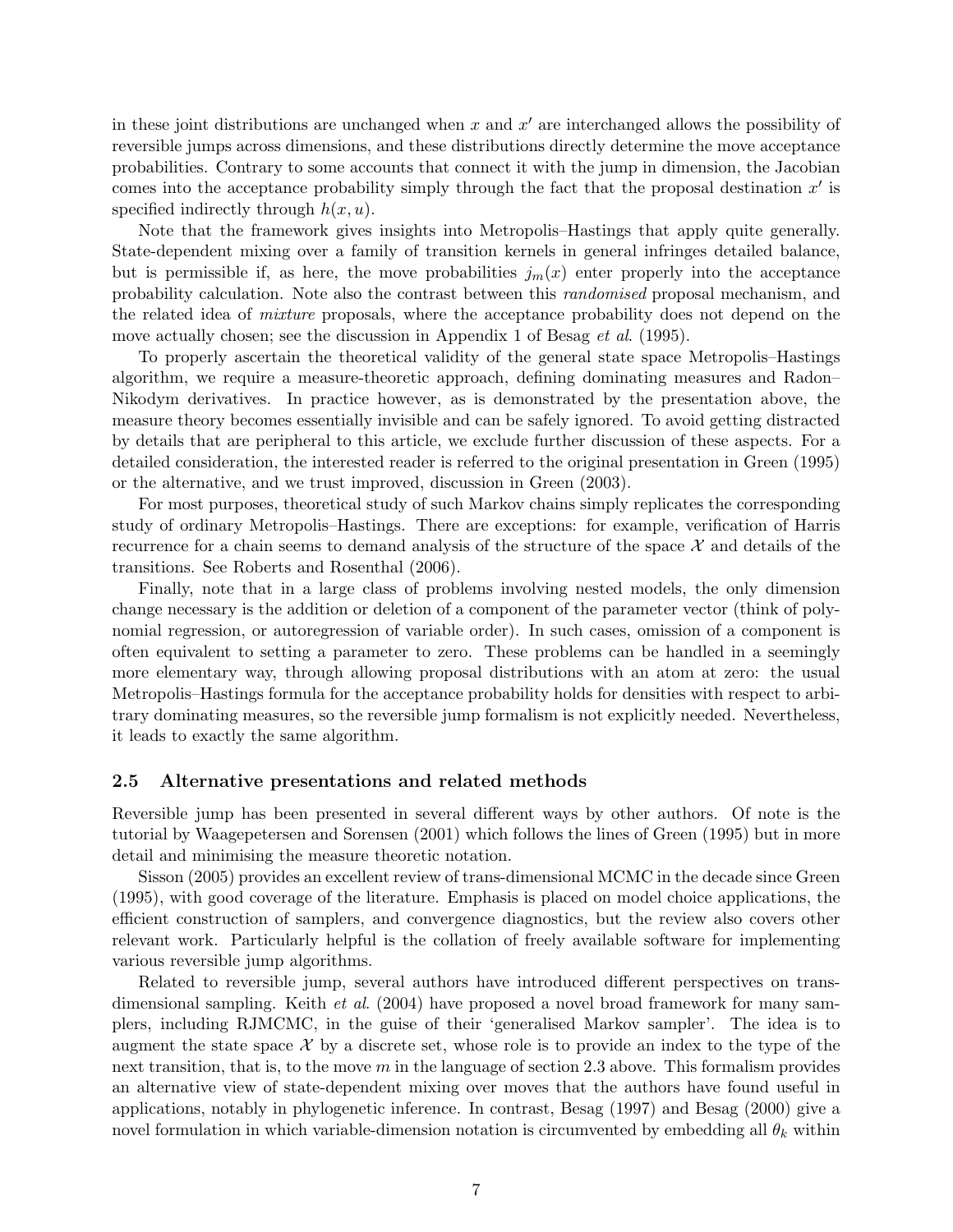one compound vector. We consider the related product-space formulations in section 6, along with other approaches.

There are also a number of alternative sampling methods to reversible jump. One example is presented by Petris and Tardella (2003), who propose a formalism, directed primarily at situations where all models are nested within each other but possibly capable of generalisation, in which the variable-dimension character of a model choice problem is finessed. All models are embedded into the largest subspace, and the probability atoms induced by smaller models are smeared out across a neighbourhood. The original models can be recovered by transformation.

# 3 A simple example and existing literature

We highlight the ideas of section 2 with an illustrative example, chosen for its simplicity, allowing us to avoid the complexities that exist in many problems. However, we note that for such a simple example, the use of within-model approaches (Green 2003) may be more appropriate than reversible jump MCMC.

#### 3.1 Poisson versus negative binomial

When modelling count data a question that is often of interest is whether the data is over-dispersed relative to a Poisson distribution. In such cases, data may be better modelled by a negative binomial distribution.

For data Y of length N, the likelihood under an independent identically distributed Poisson model with parameter  $\lambda > 0$  is

$$
p(Y|\lambda) = \prod_{i=1}^{N} \frac{\lambda^{Y_i}}{Y_i!} \exp(-\lambda),
$$

whereas under an independent identically distributed negative binomial model with parameters  $\lambda > 0$  and  $\kappa > 0$  it is

$$
p(Y|\lambda,\kappa) = \prod_{i=1}^{N} \frac{\lambda^{Y_i}}{Y_i!} \frac{\Gamma(1/\kappa + Y_i)}{\Gamma(1/\kappa)(1/\kappa + \lambda)^{Y_i}} (1 + \kappa \lambda)^{-1/\kappa}.
$$

For both distributions the mean is given by  $\lambda$ . For the negative binomial distribution the parameter  $\kappa$  characterises the over-dispersion relative to a Poisson distribution, such that the variance is given by  $\lambda(1 + \kappa \lambda)$ .

Newton and Hastie (2006) consider a question along these lines in the context of tumour counts in genetically-engineered mice. To avoid the complexities intrinsic in their problem, we consider an example applied to total goals data from 1, 040 English Premiership soccer matches for the seasons 2005/06 to 2007/08, treated simplistically as if this was a simple random sample.

Adopting the framework above our problem is a very simple model choice problem. When  $k = 1$ , we suppose  $Y_i \sim \text{Poisson}(\lambda)$ , for  $i = 1, 2, ..., N$ . Using the notation introduced above,  $\theta_1 = \lambda$ . For  $k = 2$ , the data is allowed to follow a negative binomial distribution so that  $Y_i \sim \text{NegBin}(\lambda, \kappa)$ , meaning  $\theta_2 = (\lambda, \kappa)$ . Over-dispersion in model 2 may be indicative of other effects, such as team effects, that are not captured by a global mean parameter  $\lambda$ .

For our Bayesian approach, our priors on each model are such that  $p(k = 1) = p(k = 2) = 0.5$ . For  $\theta_1$  and  $\theta_{2,1}$  (corresponding to  $\lambda$  in models 1 and 2 respectively) we use a Gamma $(\alpha_{\lambda}, \beta_{\lambda})$  prior. For  $\theta_{2,2}$  we adopt a Gamma $(\alpha_{\kappa}, \beta_{\kappa})$  prior. This results in a posterior distribution of

$$
p(k, \theta_k|Y) \propto \begin{cases} \frac{1}{2}p(\theta_1|k=1)p(Y|\theta_1) & \text{for } k=1\\ \frac{1}{2}p(\theta_{2,1}, \theta_{2,2}|k=2)p(Y|\theta_{2,1}, \theta_{2,2}) & \text{for } k=2. \end{cases}
$$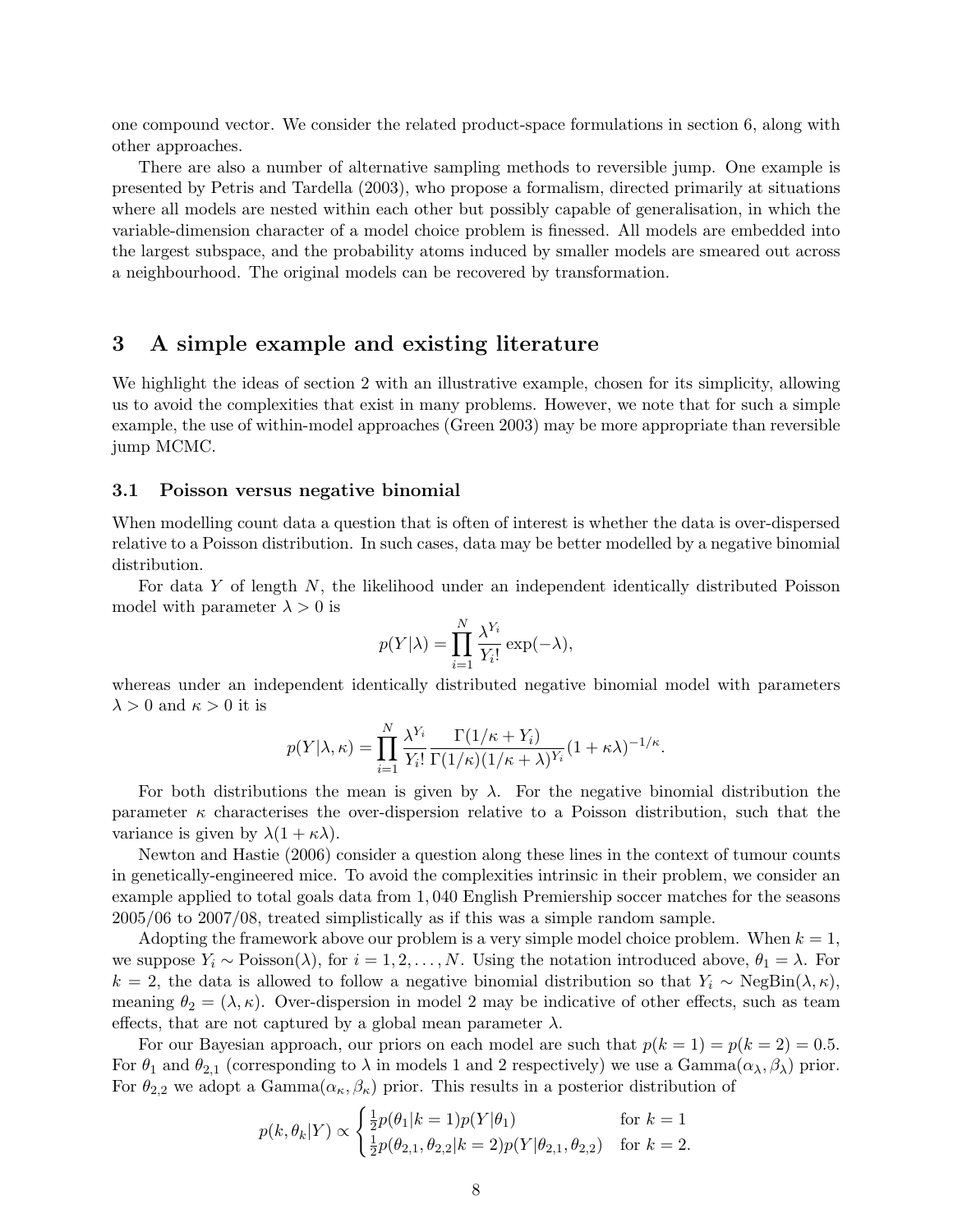where

$$
p(\theta_1|k=1) = \gamma(\theta_1, \alpha_\lambda, \beta_\lambda), \quad p(\theta_{2,1}, \theta_{2,2}|k=2) = \gamma(\theta_{2,1}, \alpha_\lambda, \beta_\lambda) \times \gamma(\theta_{2,2}, \alpha_\kappa, \beta_\kappa).
$$

and  $\gamma(\cdot, \alpha, \beta)$  is the density of the Gamma $(\alpha, \beta)$  distribution.

We choose  $\alpha_{\lambda} = 25$  and  $\beta_{\lambda} = 10$ , giving a mean value of 2.5, which is typical for total goals in a football match. In addition, we choose  $\alpha_{\kappa} = 1$  and  $\beta_{\kappa} = 10$ . These priors result in an average of around 25% extra variance for the negative binomial distribution.

Despite being an integral part of our MCMC sampler, we do not illustrate within-model moves as these are straightforward fixed-dimensional Metropolis–Hastings moves. However, the sampler also needs to be able to jump between models 1 and 2, and noting that these are of different dimensions, reversible jump methodology must be applied.

Consider the move from model 1 to model 2. Let  $x = (1, \theta)$  be the current state of the chain. Since there is no equivalent to the parameter  $\kappa$  in model 1, we proceed using an independence approach. Specifically, we generate u from a  $N(0, \sigma)$  distribution, where  $\sigma$  is fixed, so that g is the density of this distribution. We then set  $x' = (2, \theta')$ , where  $\theta' = (\theta'_1, \theta'_2) = h(\theta, u) = (\theta, \mu \exp(u)),$ for some fixed  $\mu$ . In words, the parameter  $\lambda$  is maintained between models, but the new parameter  $\kappa$  is a log-normal random variable, multiplicatively centred around  $\mu$ .

It is trivial to calculate the Jacobian factor, giving

$$
|J| = \begin{vmatrix} \frac{\partial \theta'_1}{\partial \theta_1} & \frac{\partial \theta'_1}{\partial u} \\ \frac{\partial \theta'_2}{\partial \theta_1} & \frac{\partial \theta'_2}{\partial u} \end{vmatrix} = \mu \exp(u)
$$

The reverse move, from model 2 to 1, requires no random variable u' (i.e.  $r' = 0$ ), instead just setting  $(\theta, u) = h'(\theta') = (\theta'_1, \log(\theta'_2/\mu))$ . This means the acceptance probability for the move from model 1 to 2 is  $\min\{1, A_{1,2}\}\$ , where

$$
A_{1,2} = \frac{p(2,\theta' | Y)}{p(1,\theta | Y)} \left\{ \frac{1}{\sqrt{2p\sigma^2}} \exp\left[\frac{-u^2}{2\sigma^2}\right] \right\}^{-1} \mu \exp(u)
$$

and from model 2 to 1 is  $\min\{1, A_{2,1}\}\$ , where

$$
A_{2,1} = \frac{p(1,\theta|Y)}{p(2,\theta'|Y)} \frac{1}{\sqrt{2p\sigma^2}} \exp\left[\frac{-(\log(\theta_2'/\mu))^2}{2\sigma^2}\right] \frac{1}{\theta_2'}.
$$

Note that, as must be the case, these are reciprocals after change of notation.

Importantly, our specification of g and h was not restricted; any choice of g and h is valid. but different choices will lead to algorithms that perform differently. As an example, we might alternatively have chosen  $u \sim \text{Exp}(\beta)$ , for some fixed  $\beta$ , and  $h(\theta, u) = (\theta, u)$ .

For our proposal, the parameters  $\mu$  and  $\sigma$  are crucial to the success of the algorithm; poorly chosen values may lead to slow convergence and ultimately even non-convergence during a run of the sampler. In this example,  $\mu$  can be chosen naturally: by considering  $\text{Var}(Y)/\mathbb{E}(Y)$  and approximating  $E(Y)$  by  $\bar{y}$  and  $Var(Y)$  by the sample variance, we set  $\mu = 0.015$ . Note that for a poorer choice of  $\mu = 1.0$ , no trans-dimensional moves were accepted in our runs, so that the sampler remained in the model it had been initialised in. The choice of  $\sigma$  is less sensitive, although we discuss this a little further below.

We ran our sampler for 50 000 sweeps, with an additional burn-in of 5 000 sweeps. At each sweep a trans-dimensional move was attempted, along with within-model moves for each parameter. The posterior probability of the models were  $p(k = 1|Y) = 0.708$  and  $p(k = 2|Y) = 0.292$ . Figure 3.1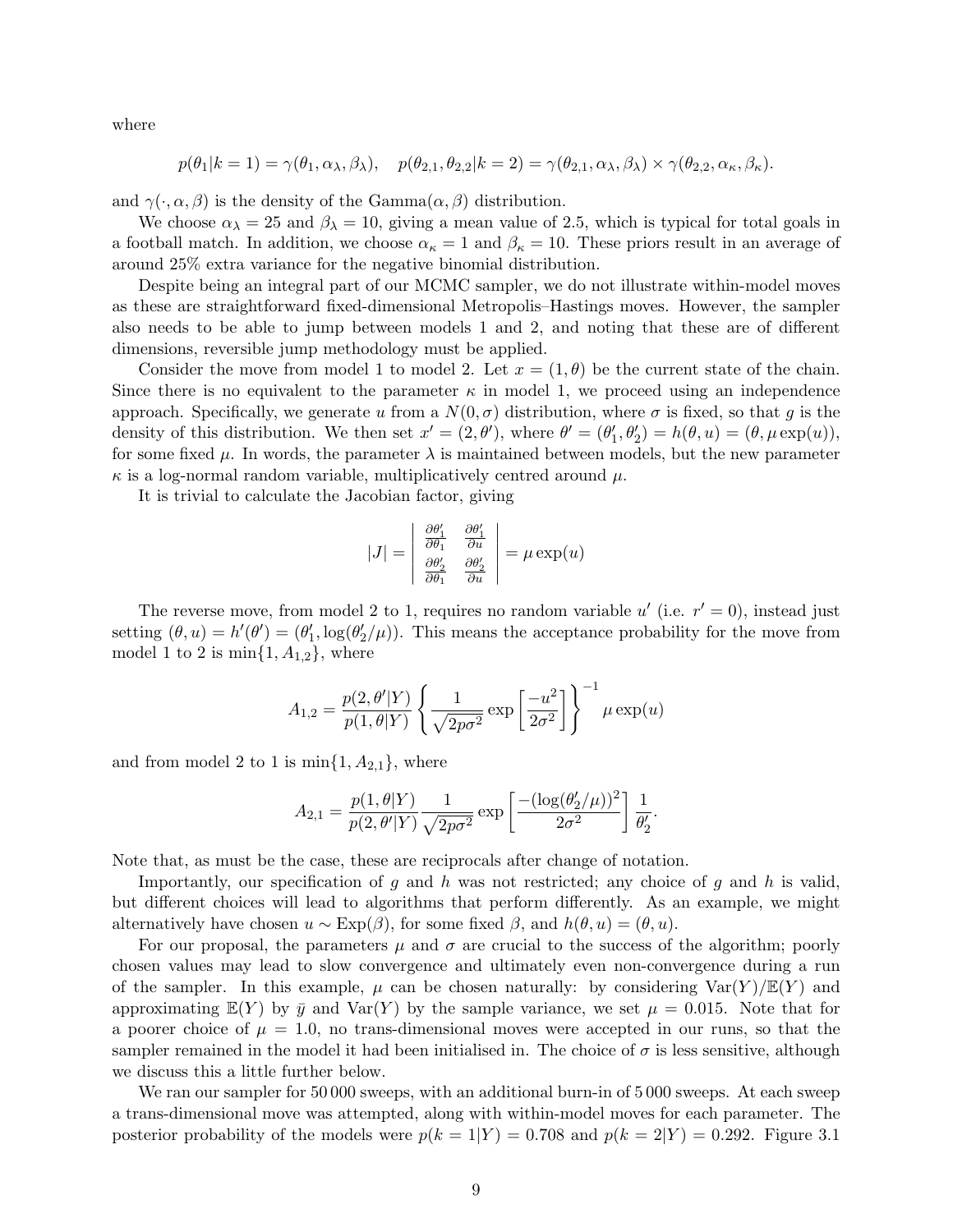

Figure 3: MCMC output for example problem: (a) Trace of log posterior for last 5000 sweeps of sampler; (b) density estimate for  $\theta_1$  when  $k = 1$ ; (c) density estimate for  $\theta_{2,1}$  when  $k = 2$ ; and (d) density estimate for  $\theta_{2,2}$  when  $k = 2$ . Solid lines are problem specific sampler of section 3.1, dashed lines are AutoMix sampler of section 5.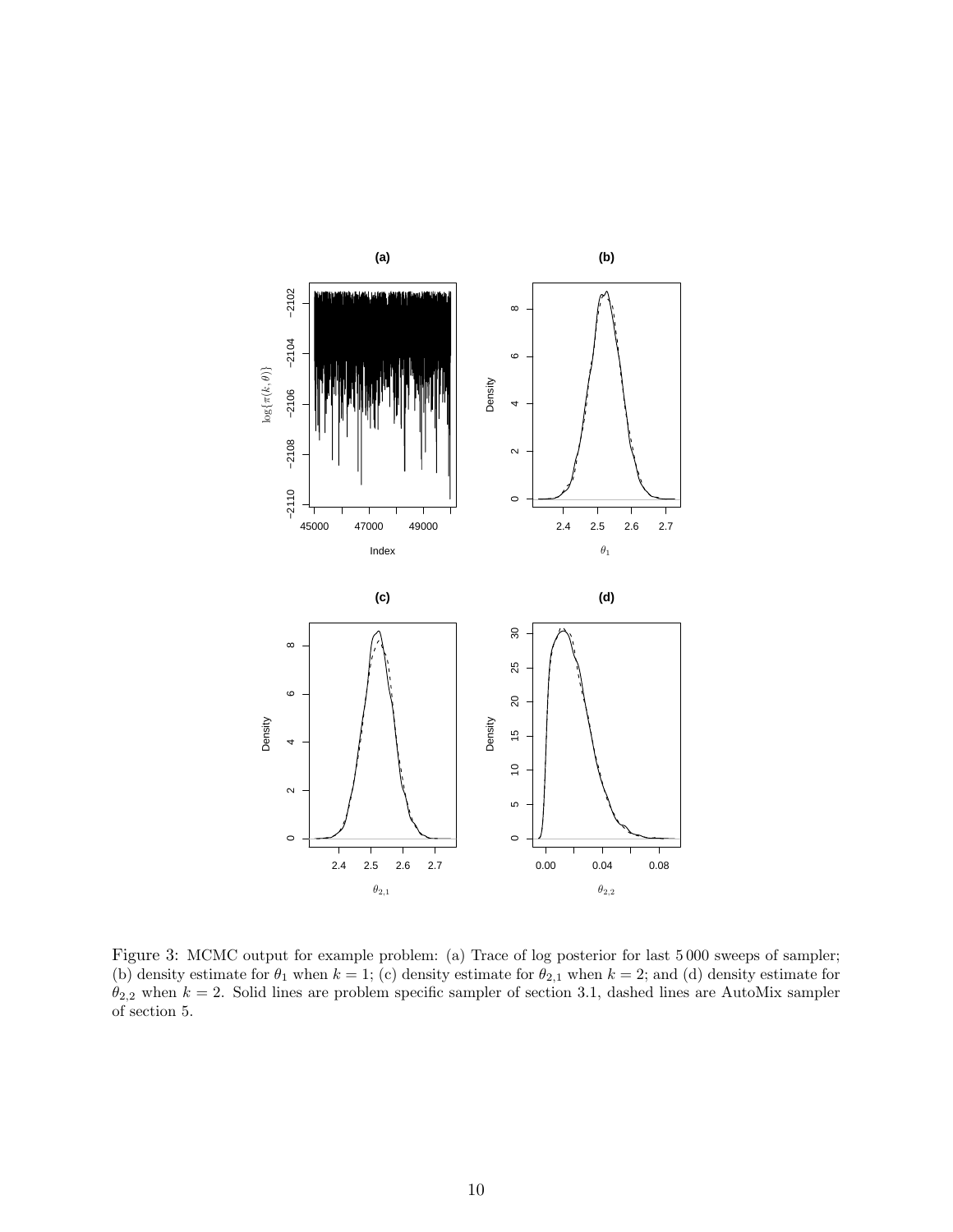shows the trace plot of the log posterior for the last 5 000 sweeps, along with density estimates for  $\theta_1$ ,  $\theta_{2,1}$  and  $\theta_{2,2}$  (solid lines).

Although there appears to be some support for model 2, the Poisson distribution of model 1 has higher posterior probability. Because the data exhibits only slight over-dispersion relative to the Poisson distribution, our prior specification for  $\kappa$  impacts on the posterior support for model 2.

We did not attempt to optimise the choice of  $\sigma$  but note that for this example, setting  $\sigma = 1.5$ gave an acceptance rate of 58%, compared to 8% when  $\sigma = 0.05$ . This lower acceptance rate leads to higher autocorrelation in the  $k$  chain, although both samplers converged within the burn-in period. For harder problems, sub-optimal choice of proposal scaling parameter cause convergence difficulties.

We return briefly to this example in section 5.1. We refer the reader to Chapter 3 of Hastie (2005), and Newton and Hastie (2006) for a related more complex example.

## 3.2 The literature on reversible jump

In order to get an idea of the relevance of reversible jump MCMC, we might consider the citations of the original reversible jump paper in other publications. In fact, according to the ISI Web of Knowledge, at the time of writing, there are over 1 400 citations in over 500 journals, although many of these may be simply mentions in passing. Some of the non-trivial citations are in reviews or tutorials, or prove mathematical properties, others propose alternative approaches. However, the majority are implementations of reversible jump, typically presenting statistical methodologies using the method, recipes of generic methodological significance, or applications to specific analyses of data. Even a superficial review of this work would take up far more space than is available here, but the reader is urged to consult this literature, using search engines, etc., before starting on a purportedly novel application.

Some idea of the balance between methodology and different broad application domains can be obtained by noting that around 45% of the articles citing Green (1995) are in statistics and probability, about 28% in biology, genetics and medicine (Sisson (2005) notes that "one in every five citations . . . can be broadly classified as genetics-based research"), about 20% in computer science and engineering, and about 15% in other disciplines ranging from archaeometry through management science to water resources research.

Later sections in this article highlight some of the more important methodological extensions to reversible jump.

# 4 Challenges of implementation

Although applications of reversible jump have been diverse, much of the reported work has been carried out by MCMC "experts". With wider adoption, the method might yield promising analysis of many more problems.

Part of the apparent reluctance to adopt reversible jump methods, is a belief that such samplers are difficult to employ. This perception may in part be fueled by the often complex and formal language used to present the method. In truth, reversible jump at the practical level is quite simple and it is not necessary to fully understand the underlying technicalities in order to apply the method. Nonetheless, while the method itself may not be complicated, for many applications the complexity of the space  $\mathcal X$  may present challenging issues.

Specifically, the construction of across-model proposals between the state spaces  $\mathcal{X}_k$  may appear difficult, as natural ideas of proximity and neighbourhood that help guide the design of withinmodel proposals may no longer be intuitive. Heikkinnen (2003) demonstrates that in some extreme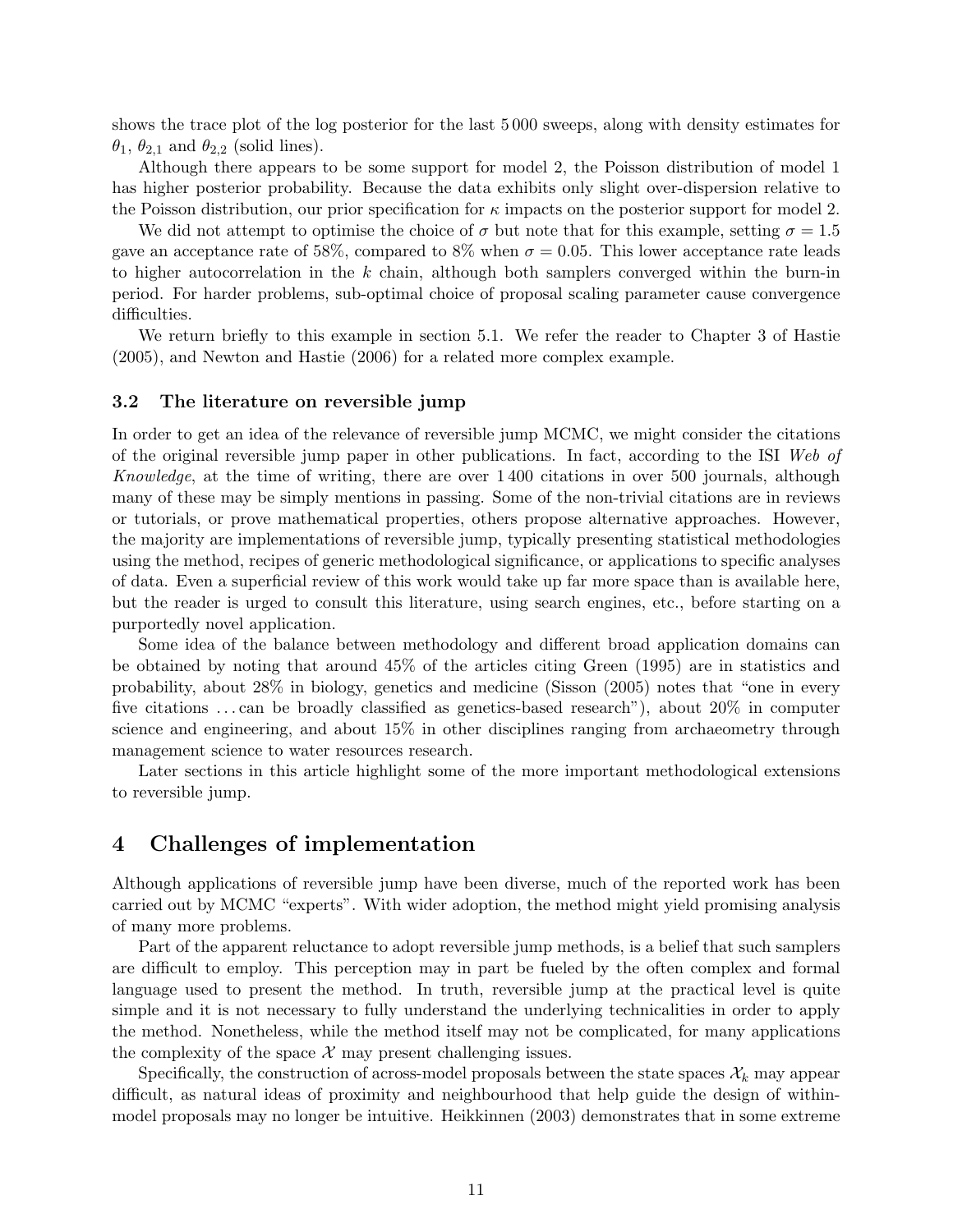instances, this may lead to difficulty in designing valid proposals. More commonly, designing valid proposals is not the challenge, but difficulty lies in ensuring that the chosen proposals are efficient.

Inefficient proposal mechanisms result in Markov chains that are slow to explore the state space, and hence demonstrate slow convergence to the stationary distribution  $p$ ; this leads to the Markov chain having high autocorrelation, which increases the asymptotic variance of Monte Carlo estimators.

In fixed-dimensional MCMC, proposed new states will be accepted with high probability if they are very close to the current state. Inefficiency can be caused by not proposing large moves away from the current state of the chain or by proposing bolder moves that have associated acceptance probabilities that are prohibitively small. For the random-walk Metropolis and Langevin algorithms and simple target distributions this comes down to a well studied question of optimal scaling of a proposal variance parameter (Roberts et al. 1997; Roberts and Rosenthal 1998).

For reversible jump, within-model proposals are no different than fixed-dimensional MCMC so identical principles apply. For across-model proposals the lack of a concept of closeness means that frequently it is the problem of low acceptance probabilities that makes efficient proposals hard to design; it is usual for across-model moves to display much lower acceptance probabilities than within-model moves.

Generally, the intuitive principle behind efficient across-model proposal design is to ensure that our proposed new state  $(k', \theta'_{k'})$  will have similar posterior support to our existing state  $(k, \theta_k)$ . This ensures that the move and its reverse will both have a good chance of being accepted. While this may be easier said than done, for common move types which appear in a number of applications, such as the *split–merge* move type introduced by Richardson and Green (1997), general ideas such as moment matching can help achieve this aim. See Richardson and Green (1997) and Green and Richardson (2001) for details.

In order to achieve an efficient reversible jump algorithm for a specific problem of interest, many aspects of the proposal mechanism need to be carefully specified and then tuned using pilot runs. Examples for tuning include scaling, blocking and re-parameterisation. This process is often arduous and has motivated researchers to concentrate efforts on providing more general techniques for efficient proposal design, to help unlock the full potential of reversible jump MCMC. We dedicate the remainder of this section to a review of a selection of the advances that have been made in this area.

## 4.1 Efficient proposal choice for reversible jump MCMC

Perhaps the most substantial recent methodological contribution to the general construction of proposal distributions is work by Brooks et al. (2003b). The authors propose several new methods, falling into two main classes. Their methods are implemented and compared on examples including choice of autoregressive models, graphical gaussian models, and mixture models.

Order methods, which are the first class of methods, focus mainly on the quantitative question of efficiently parameterising a proposal density  $(q(u)$  in section 2.1), having already fixed the transformation  $((\theta', u') = h(\theta, u))$  into the new space. This is achieved by imposing various constraints on the acceptance ratio (4), for jumps between the existing state  $\theta_k$  in model k and an appropriately chosen "centring point"  $c_{k,k'}(\theta_k)$  in k'. The centring point is chosen with the aim of being the equivalent state in model  $k'$  of  $\theta_k$  in model k (in a sense defined within the paper).

The detail of the order methods is in the specific constraints that are used. The constraint imposed by the zeroth-order method is that

$$
A((k, \theta_k), (k', c_{k,k'}(\theta_k))) = 1,
$$

where A is the acceptance ratio for a particular move-type, as in equation  $(4)$ . By scaling the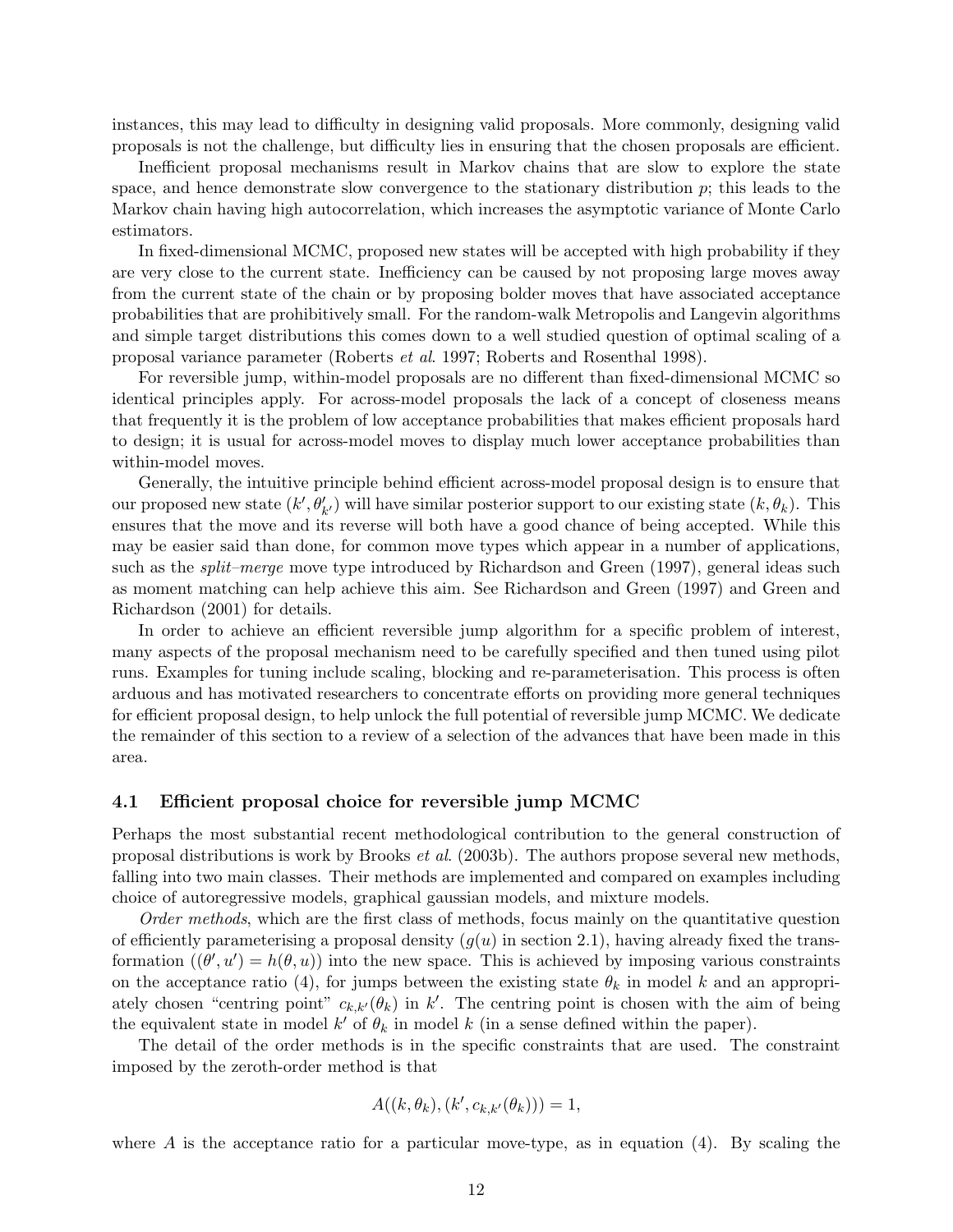proposal so that the acceptance ratio is 1 for a jump to the chosen centring point, frequent acrossmodel moves are encouraged. The authors present a simple motivating example, wherein the method results in transition probabilities that are optimal (in a sense explained within the paper).

Constraints imposed for the first-order (and higher-order) methods set the first (and higher) order derivatives of the acceptance ratio (with respect to the random numbers  $u$ ) equal to 0, so for example,

$$
\nabla A((k, \theta_k), (k', c_{k,k'}(\theta_k))) = \mathbf{0}.
$$

First- and higher-order methods are inspired by the Langevin algorithm (Roberts and Rosenthal (1998)), with the attractive property that the acceptance probability remains high in a region around the centring point. The number of order methods that can be used depends upon the number of parameters to be determined in the proposal distribution  $g$ , but numerical support for first and higher order methods is strong, leading to significant performance increases.

The second class of methods, named the *saturated space approach* work in a product-space formulation somewhat like that in section 6.2.

Essentially, the idea is to augment the state space  $\mathcal X$  with auxiliary variables, to ensure that all models share the same dimension  $n_{\text{max}}$  as that of the "largest" model. MCMC is then used to create a chain with stationary distribution equal to an augmented target distribution, which combines the target distribution  $p$  and the distributions of the auxiliary variables.

Inclusion of auxiliary variables aids across-model moves, essentially rendering them fixed-dimensional. In the updating mechanism introduced by Brooks et al. (2003b), conditional upon the selection of one of a finite number of transforms, the proposal to a state in a different model is deterministic. Randomness is achieved by within-model updates, applied to both model parameters and the auxiliary variables, allowing temporal memory and possible dependency in the auxiliary variables. In essence, this allows the chain to have some memory of states visited in other models, resulting in more efficient proposals.

Ehlers and Brooks (2008) extend this work for time series models, looking at more flexible reversible jump moves. Godsill (2003) suggests further developments, possibly using only a randomly selected subset of the auxiliary variables when proposing the new state.

## 4.2 Adaptive MCMC

Another area of recent research offering efficiency gains is adaptive sampling. The underlying idea is that under suitable conditions the proposal mechanisms may be allowed to depend on past realisations of the chain, not just the current state, without invalidating the ergodicity of the resulting process. In other words, the resulting chain may still be used to make inference about the target distribution. This observation means that questions such as optimal location and scaling of proposals can be determined online during the run of the algorithm, eliminating the need for tuning and pilot runs.

Research into adaptive sampling has taken two distinct directions known as *diminishing adap*tation and adaptation through regeneration, which differ in how the adaptation of proposal distributions occur.

Diminishing adaptation is the most popular of these and allows adaptation to continue indefinitely, but at a rate that is decreasing as the chain progresses. Rosenthal, this volume, provides an introduction to this approach, including the assumptions required for the validity of the approach. Comprehensive references for further reading are also provided.

Erland (2003) provides a review of adaptation through regeneration, which requires the existence of parts of the state space where the Markov chain regenerates (i.e. the sub-chains separated by visits to these regeneration areas are independent of each other with some probability  $\psi$ ). It is then valid to adapt the proposal distribution upon visits to these regeneration states.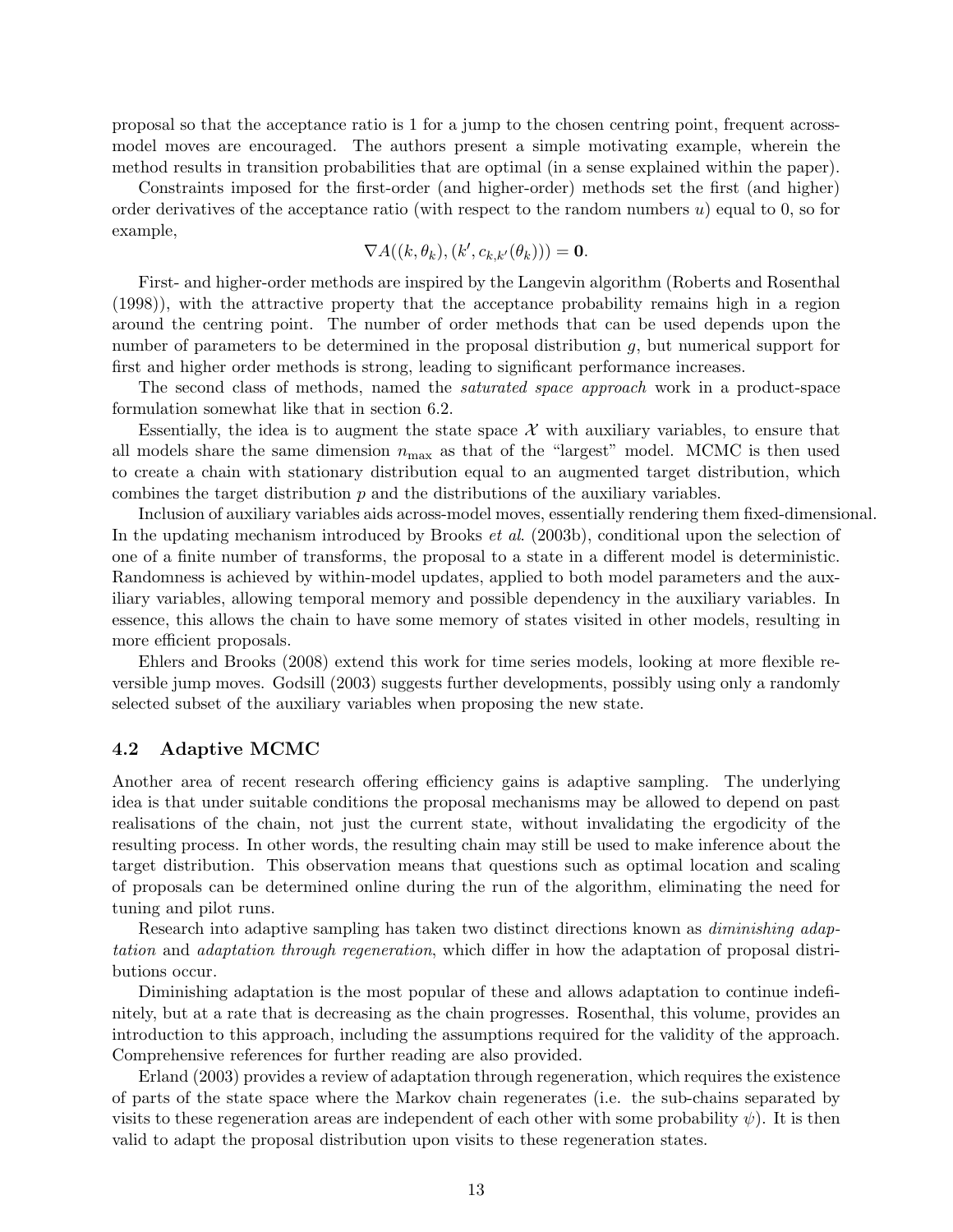Little work has yet been done to extend adaptive MCMC to the more general moves of reversible jump. For within-model moves, adaptive proposals could be applied, however for across-model moves the situation is more difficult. Hastie (2005) discusses adapting the probabilities  $j_m(x)$ , in the particular case where the probabilities of proposing a jump from one model to another do not depend on either k or  $\theta_k$ . (Note that the new state  $\theta'_{k'}$  in model k' is still allowed to depend on  $x = (k, \theta)$ . Two methods are suggested for adaptation, the most promising being a diminishing adaptation algorithm. Although not all of assumptions that guarantee convergence are confirmed, numerical results are encouraging and we hope that subsequent research will extend the methods to more general across-model moves.

#### 4.3 Other ways of improving proposals

An interesting modification to Metropolis–Hastings is the splitting rejection idea of Tierney and Mira (1999), extended to the reversible jump setting by Green and Mira (2001), who call it *delayed* rejection.

Using this algorithm, if a proposal to  $x'$  is rejected (with the usual probability  $1 - \alpha(x, x')$ ), instead of immediately taking the new state of the chain to be the existing state  $x$ , a secondary proposal to  $x''$  is attempted. This is accepted with a probability that takes into account the rejected first proposal, in a way that the authors show maintains detailed balance for the compound transition.

Numerical results demonstrate efficiency improvements, but the benefits of more accepted across-model moves needs to be weighed against the increased computational cost of the two stage proposal. Combining a "bold" first proposal with a conservative second proposal upon rejection, might lead to a sampler that better explores the state space but the question of sensible proposal design for general reversible jump problems remains difficult.

Other authors have also tried to adapt the reversible jump algorithm to improve across-model acceptance rates. Al-Awadhi et al. (2004) propose across-model moves that make clever use of an intermediate within-model chain, which maintains detailed balance with respect to an alternative distribution  $p^*$ . By making the  $p^*$  a flatter version of p, the aim is to encourage moves in situations where the conditional distributions  $p(\theta_k|k)$  are multi-modal; such cases often have near zero acceptance rates for across-model moves. While the algorithm increases the rates, they remain small, at a non-negligible increase in computational cost. A similarly motivated idea by Tjelmeland and Hegstad (2001), modifies the acceptance probability by considering pairs of proposal distributions, each one optimised at each iteration to locally approximate a mode of the posterior distribution. Again, acceptance rate gains are realised but the optimisation would be prohibitively expensive in many problems, especially those with high dimensional spaces.

While the research above highlights the progress being made, important questions such as the choice of g and h remain largely unaddressed. Furthermore, with the possible exception of adaptive MCMC, there remains the need for tuning runs. In section 5 we present a sampler designed to address these issues.

## 4.4 Diagnostics for reversible jump MCMC

Monitoring of MCMC convergence on the basis of empirical statistics of the sample path is important, while not of course a substitute for a good theoretical understanding of the chain. There has been some concern that across-model chains are intrinsically more difficult to monitor, perhaps almost amounting to this being a reason to avoid their use.

In truth, the degree of confidence that convergence has been achieved provided by 'passing' a diagnostic convergence test declines very rapidly as the dimension of the state space increases. In more than, say, a dozen dimensions, it is difficult to believe that a few, even well-chosen, scalar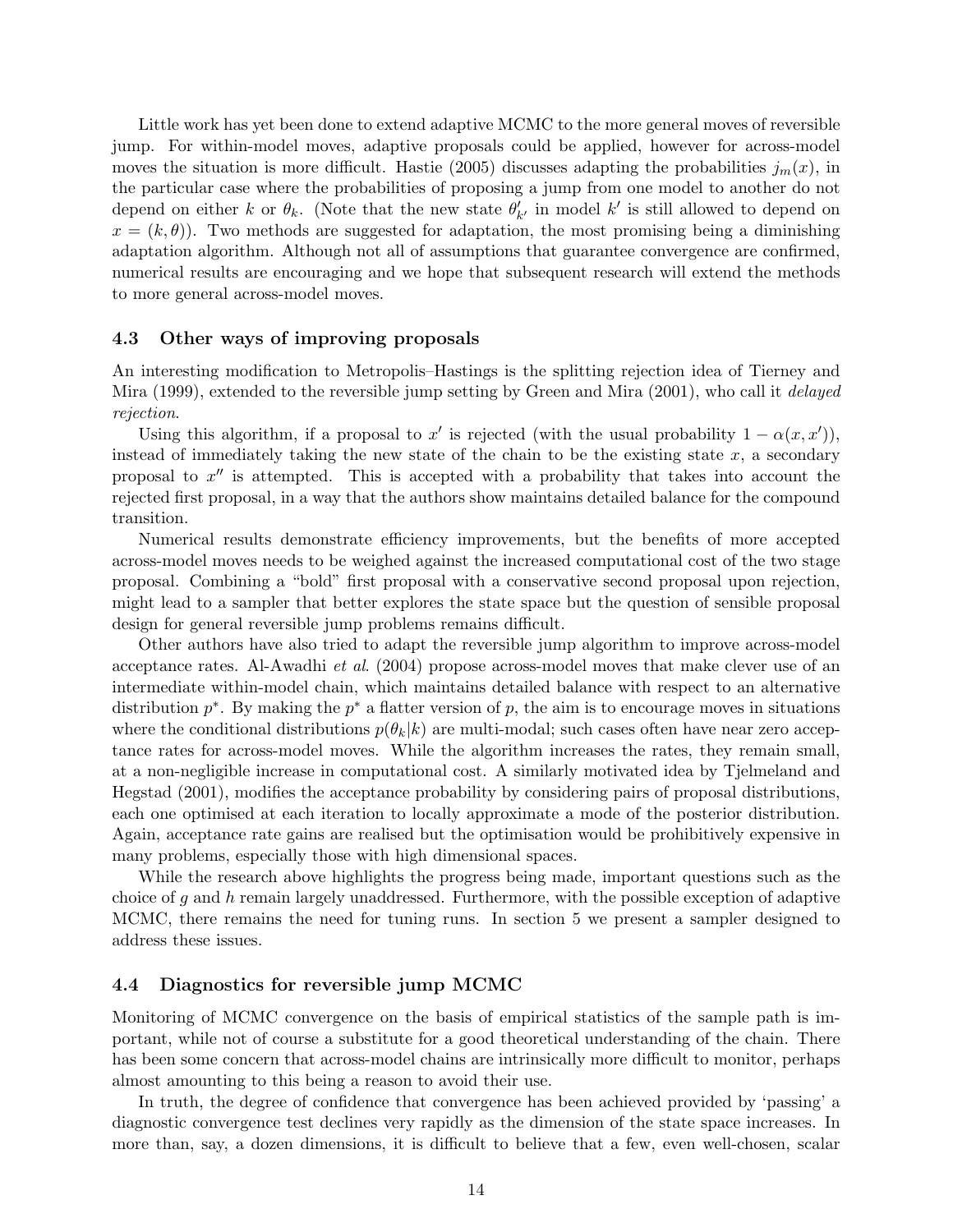statistics give an adequate picture of convergence of the multivariate distribution. It is high, rather than variable, dimensions that are the problem.

In most trans-dimensional problems in Bayesian MCMC it is easy to find scalar statistics that retain their definition and interpretation across models, typically those based on fitted and predicted values of observations, and these are natural candidates for diagnostics, requiring no special attention to the variable dimension.

However, recognising that there is often empirical evidence that a trans-dimensional simulation stabilises more quickly within models than it does across models, there has been recent work on diagnostic methods that address the trans-dimensional problem more specifically. The promising approach by Brooks and Giudici (2000), following Brooks and Gelman (1998), is based on analysis of sums of squared variation in sample paths from multiple runs of a sampler. This is decomposed into terms attributable to between- and within-run, and between- and within-model variation.

More recently, Sisson and Fan (2007) have extended this idea to propose a specific distancebased diagnostic for trans-dimensional chains, applicable whenever the unknown  $x$  can be given a point process interpretation, essentially, that is, whenever the variable-dimension aspect of the parameter vector consists of exchangeable sub-vectors. Examples include change-point problems and mixture models.

# 5 Automatic RJMCMC

One idea aimed at eliminating the intricacies of sampler design is that of an automatic reversible jump MCMC sampler that can be applied to any given target distribution. The first steps in this direction were taken by Green (2003), motivated by the fixed-dimensional random-walk Metropolis sampler.

The assumption is made that an across-model move from model  $k$  to model  $k'$  is proposed with some probability  $q(k, k')$  that does not depend on  $\theta_k$ . Under this set up, the central idea is that in order to maximise the acceptance probability for the move,  $\theta'_{k'}$  would ideally be sampled from the conditional distribution  $p(\theta'_{k'}|k')$ . Although typically these conditional distributions are not known, Green (2003) suggests using Normal distributions that crudely approximate these conditionals as proposal distributions. Hastie (2005) introduces the AutoMix sampler, extending this approach by exploring the possibility that for each k, a mixture approximation to  $p(\theta_k|k)$  could be used instead.

Hastie (2005) supposes that for model k there are  $L_k$  components in the mixture, indexed by l, each with weight  $\lambda_k^l$ , fixed  $n_k$ -dimensional mean-vector  $\mu_k^l$ , and fixed  $n_k \times n_k$ -matrix  $B_k^l$  such that  $B_k^l[B_k^l]^T$  is the covariance matrix. By allocating the existing state  $\theta_k$  to a component  $l_k$  in model k with probability  $p_{k,\theta_k}(l_k)$ , and choosing a component  $l'_{k'}$  in model k' with probability  $\lambda_{k'}^{l'_{k'}}$ the proposed new state  $\theta'_{k'}$  depends on dimensions  $n_k$  and  $n_{k'}$  as follows:

$$
\theta'_{k'} = \begin{cases} \mu'^{l'}_{k'} + B'^{l'}_{k'} [(B^{l_k}_{k})^{-1} (\theta_k - \mu^{l_k}_{k})]_1^{n_{k'}} & n_{k'} < n_k \\ \mu'^{l'}_{k'} + B'^{l'}_{k'} (B^{l_k}_{k})^{-1} (\theta_k - \mu^{l_k}_{k}) & n_{k'} = n_k \\ \mu'^{l'}_{k'} + B'^{l'}_{k'} \begin{pmatrix} (B^{l_k}_{k})^{-1} (\theta_k - \mu^{l_k}_{k}) \\ u & u \end{pmatrix} & n_{k'} > n_k \end{cases} (5)
$$

Here,  $[\cdot]_1^m$  denotes the first m elements of a vector and u is an  $(n_{k'}-n_k)$ -vector of random numbers drawn from density  $g'$ , which are taken to be that of independent standard Normal distributions or independent Student t distributions.

Following simple arguments, Hastie (2005) shows that detailed balance is preserved if the move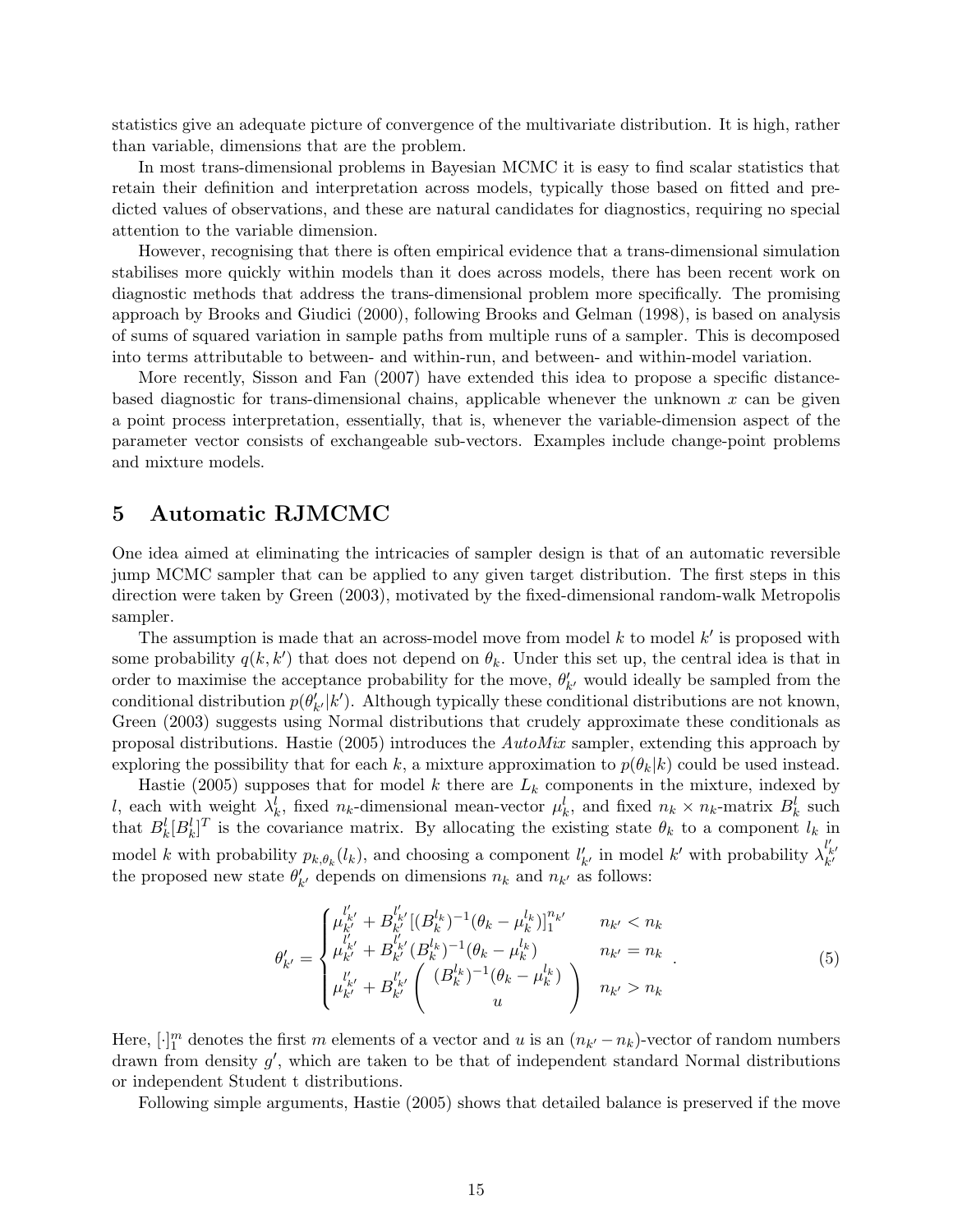is accepted with probability  $\alpha(x, x') = \min\{1, A(x, x')\}$  where

$$
A_(x,x') = \frac{p(k',\theta'_{k'})}{p(k,\theta_k)} \frac{p_{k',\theta'_{k'}}(l'_{k'})}{p_{k,\theta_k}(l_k)} \frac{q(k',k)}{q(k,k')} \frac{\lambda^{l_k}_{k}}{\lambda^{l'_{k'}}_{k'}} \frac{|B^{l'_{k'}}_{k'}|}{|B^{l_k}_{k}|} G_{k,k'}(u)
$$

and

$$
G_{k,k'}(u) = \begin{cases} g'(u) & n_{k'} < n_k \\ 1 & n_{k'} = n_k \\ [g'(u)]^{-1} & n_{k'} > n_k \end{cases}
$$

.

Having allocated a state to a component  $l_k$  in the existing model, the state is standardised by using  $\mu_k^{l_k}$  and  $B_k^{l_k}$ . If the proposal is to a model with a higher dimension, new standard random variables are appended to this standardised vector; if a model with a lower dimension is proposed, the appropriate number of elements are discarded. The new standardised vector is then transformed to  $\theta'_{k'}$  using the mean,  $\mu_{k'}^{l'_{k'}}$ , and (matrix square root of the) covariance matrix,  $B_{k'}^{l'_{k'}}$ , corresponding to a randomly selected mixture component  $l'_{k'}$ . Notice also that if  $q(k, k) > 0$ , then the above mechanism might also be used for within-model moves, potentially allowing moves to states well separated from the current state, by jumping between different components of the mixture.

Central to the AutoMix sampler is the specification of the mixture distributions for each model. Hastie (2005) suggests looping over the models, performing preliminary adaptive random-walk Metropolis (RWM) pilot runs to obtain a sample from each posterior conditional and then fitting the mixtures using the EM-like algorithm of Figueiredo and Jain (2002). The increased cost of fitting mixtures compared to computing a mean vector and covariance matrix (as required by the automatic sampler introduced by Green (2003)) should not be overlooked; if the conditional posteriors appear to be largely unimodal then the more simple sampler may be preferable, although adaptive sampling at the initial RWM stage appears prudent.

As Hastie (2005) observes, the inclusion of within-model pilot runs and mixture fitting increases run-time considerably when compared to a reversible jump sampler designed for a particular problem. However, one should not discount the fact that an automatic sampler may be implemented with minimal user input, saving on the sampler design time. In addition, computational savings could in theory be made by replacing within-model pilot-runs with adaptive fitting of mixtures throughout the reversible jump stage.

#### 5.1 A simple example revisited

Primarily automatic samplers are designed to be easy to apply and relatively broad in their applicability. As such, it is easy to apply such an approach to the problem we considered in section 3.1. By downloading the C program that implements the AutoMix software<sup>1</sup>, we need only to specify a function which computes  $\log p(k, \theta_k|y)$ , along with simple other functions setting the maximum number of models, the dimension of each model and initial values for the chain.

Applying the AutoMix sampler for 50 000 reversible jump sweeps gives posterior model probabilities of 0.707 for model 1 and 0.293 for model 2. Density estimates for  $\theta_1$ ,  $\theta_{2,1}$  and  $\theta_{2,2}$  are included (dashed lines) in figure 3.1, demonstrating good agreement with the problem specific sampler.

Hastie (2005) applies the sampler to a number of non-trivial problems including the tumour count problem studied by Newton and Hastie (2006), and change-point processes applied to coalmining disaster data as studied by Green (1995). Following a similar approach, Spirling (2007) uses the sampler to consider civilian casualty rates in the Iraq conflict. Furthermore, using the sampler

<sup>1</sup>Package including code, instructions and example files are freely available from http://www.davidhastie.me.uk/AutoMix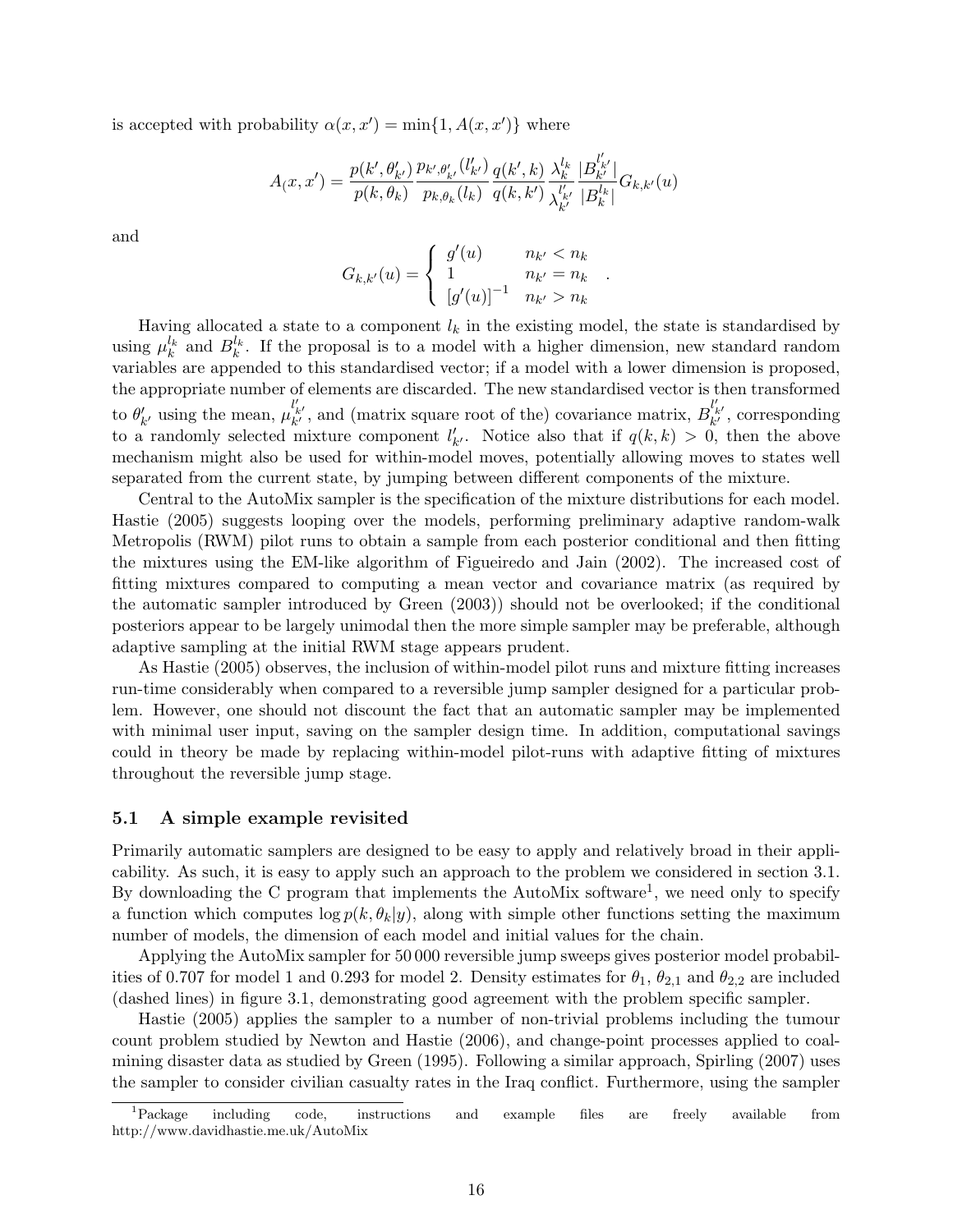for a model choice problem for 2 mixed effects model, applied to data from an AIDS clinical trial, Hastie (2005) avoids issues of implementation, tuning and marginalisation as encountered by Han and Carlin (2001) who studied the problem in a comparison of reversible jump with other transdimensional approaches.

## 6 Subsequent and alternative methodologies

In section 3 we cited a handful of applications that have benefited from reversible jump. We have no doubt that the future will provide many other interesting problems for which reversible jump may yield important conclusions. Furthermore, we anticipate that future methodologies may be built using reversible jump methods as foundations. In the following sub-section we briefly note a selection of methods that fall into this category.

## 6.1 Methodologies exploiting RJMCMC

Based on sequential Monte Carlo (SMC) (see Doucet et al. (2001) for a review), Jasra et al. (2008) introduce a method they call Interacting sequential Monte Carlo samplers (ISMC). The key to ISMC is that several SMC samplers are run in parallel, initially on separate subspaces. For each sampler, at time  $t < T$ , particles are updated using MCMC moves (including reversible jump moves for trans-dimensional problems) so that they are samples from  $p_t$ , which is typically a version of  $p$ that facilitates mixing, for example by tempering. Importantly,  $p_T = p$ . When some predetermined time  $t^* < T$  is reached, the separate samplers are combined and a single sampler is implemented, moving across all models. Jasra *et al.* (2008) take advantage of this formulation by using the separate samplers to provide samples for each model  $k$ , which are then used to fit a mixture distribution to approximate  $p(\theta_k|k)$ . The single SMC sampler then uses reversible jump moves very similar to those in the AutoMix sampler (see equation (5)), extended to include an identifiability constraint that is necessary for their application.

The authors present their work for an example in population genetics, demonstrating a marked improvement of between-model mixing over regular SMC methods, albeit at a cost of increased computational time.

We note the similarities between the ISMC method and the population reversible jump MCMC method introduced by Jasra *et al.* (2007). Extending population MCMC (Cappé *et al.* 2004) to the trans-dimensional case, and drawing on the ideas of evolutionary Monte Carlo (Liang and Wong 2000), this algorithm also employs tempered distributions (again to encourage mixing) but this time in parallel. Markov chains are constructed using reversible jump methods to sample from each distribution, but the parallel chains also interact by including moves that allow the states to be swapped or combined. The authors prove the ergodicity of the resulting algorithm, and show for a particular hard genetic example, mixing between models is improved.

Tempering based ideas have also been used by other authors. Gramacy et al. (2008) detail a further related method which combines simulated tempering using RJMCMC and importance sampling, allowing samples from  $p$  to be recovered when using the tempered distributions. Simulated tempering and reversible jump are also combined by Brooks et al. (2006), who use the ideas to create a perfect simulation algorithm to provide exact samples from the target distribution p.

A common use for reversible jump is to process the output from the chain to assess support for the various models by calculating the *Bayes factor*,  $B_{k,k'} = p_k(Y)/p_{k'}(Y)$ , where  $p_k(Y) =$  $\int p(Y|\theta_k, k)p(\theta_k|k) d\theta_k$  is the marginal likelihood of model k. Alternatively this can be written as the ratio of posterior and prior odds of models  $k$  and  $k'$ . Assuming equal prior probabilities on models k and k', this motivates the simple estimate of  $B_{k,k'}$  as  $J_k/J_{k'}$ , where  $J_k$  is the number of visits (out of a chain of length  $J$ ) to model  $k$ .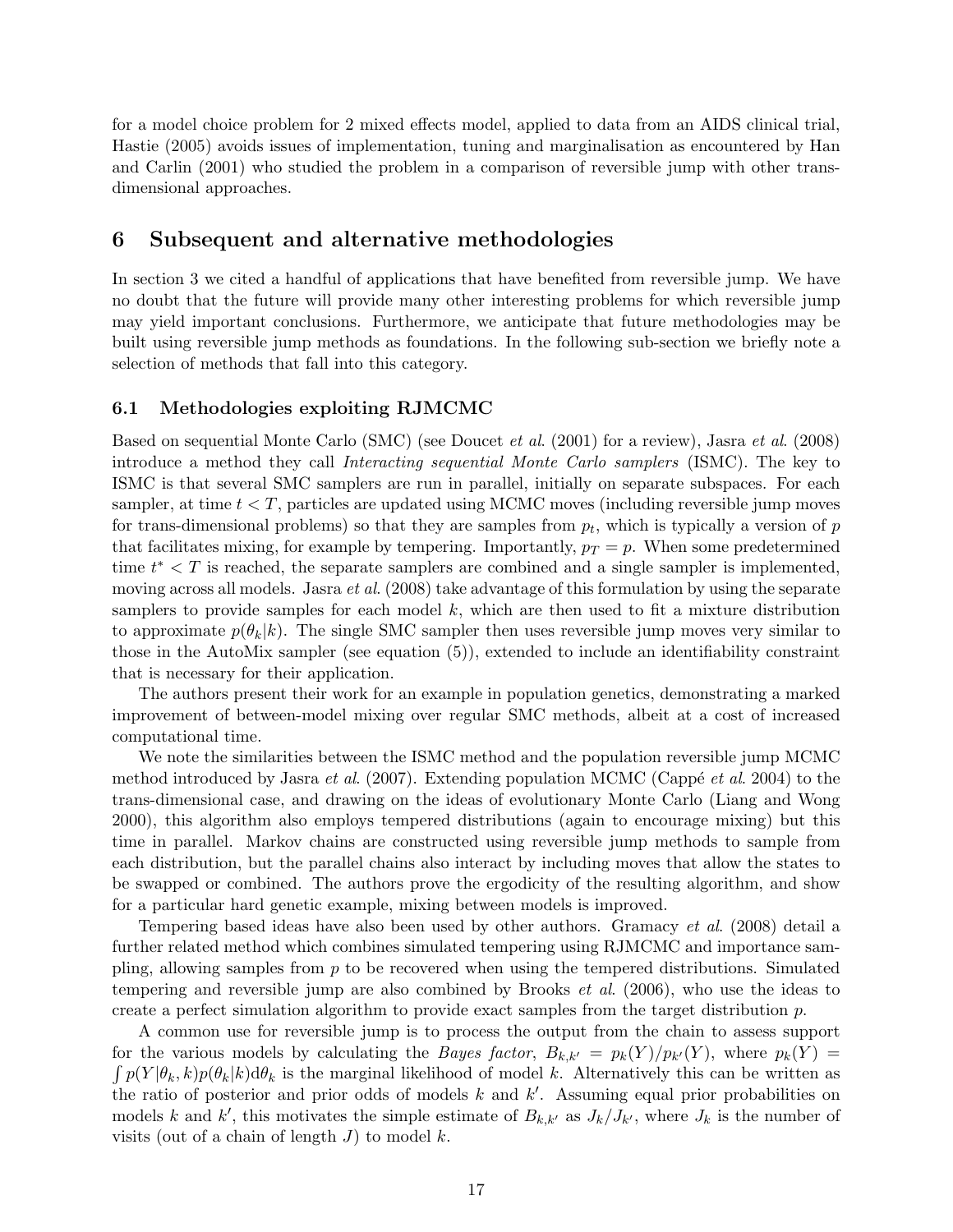Applying the concept of Rao–Blackwellisation, Bartolucci et al. (2006) propose an improved estimate (in terms of reduced variance) by using the bridge sampling identity (Meng and Wong 1996), given by

$$
B_{k,k'} = \frac{\mathbb{E}_{k'}[\phi(\theta_k)p(Y|\theta_k,k)p(\theta_k|k)]}{\mathbb{E}_{k}[\phi(\theta'_{k'})p(Y|\theta'_{k'},k')p(\theta'_{k'}|k')]}
$$
(6)

for a general function  $\phi$ , where  $\mathbb{E}_k$  is the expectation with respect to  $p(\theta_k|Y) \propto p(Y|\theta_k, k)p(\theta_k|k)$ .

Bartolucci et al. (2006) extend equation (6) to the trans-dimensional case and suggest a choice of the function  $\phi$  that requires no extra computational cost. For models k, k', where a jump is proposed between these models at each sweep, the resulting estimate is:

$$
B_{k,k'} = \frac{\sum_{i=1}^{J_{k'}} \alpha_{k',k}((\theta'_{k'})^i, \theta^i_k)/J_{k'}}{\sum_{i=1}^{J_k} \alpha_{k,k'}(\theta^i_k, (\theta'_{k'})^i)/J_k},
$$

where  $\theta_k^i$  is the value of  $\theta_k$  at the *i*<sup>th</sup> visit to model k and  $\alpha_{k,k'}(\theta_k, \theta'_{k'})$  is the reversible jump acceptance probability of moving from  $(k, \theta_k)$  to  $(k', \theta'_{k'})$ . For the examples considered, the improvements are marked.

Probabilistic inference is not the only use of MCMC methodology. A specific example, is the simulated annealing (Geman and Geman 1984) algorithm for function optimisation, recently extended for trans-dimensional problems where an optimal model may need to be determined, see Brooks *et al.* (2003a) and Andrieu *et al.* (2000). For a particular function  $f(k, \theta_k)$ , then it is possible to construct the Boltzmann distribution with parameter T, with density  $b_T(k, \theta_k) \propto$  $\exp(-f(k, \theta_k)/T)$ . The function f is the quantity that we wish to minimise, perhaps with some penalisation term, for example to mimic the AIC or BIC (Andrieu et al. (2000)). Trans-dimensional simulated annealing proceeds by using reversible jump moves, to construct a Markov chain where the invariant distribution for phase i is the Boltzmann distribution with parameter  $T_i$ . Once equilibrium has been reached, the temperature  $T_i$  is decreased, and a new phase is started from the state the chain ended in. By decreasing  $T_i$  in this manner, we are left with a distribution with all its weight in the global minima, resulting in an effective optimisation algorithm.

#### 6.2 Alternatives to reversible jump MCMC

It is important to observe that there are several alternative formalisms for across-model simulations. While full coverage of these methods falls outside the scope of this paper, considering reversible jump as one of a wider class of methods can be instructive for developing a better understanding and guiding future research into RJMCMC methods. We now reference a few of the most relevant alternatives.

Predating reversible jump, Grenander and Miller (1994) proposed a sampling method they termed jump diffusion, involving between-model jumps and within-model diffusion according to a Langevin stochastic differential equation. Had the sampler been corrected for time discretisation by using a Metropolis–Hastings accept/reject decision, this would have been an example of reversible jump.

Various trans-dimensional statistical models can be viewed as abstract marked point processes (Stephens 2000). In these problems, the items of which there are a variable number are regarded as marked points. For example in a normal mixture model the points represent the (mean, variance) pairs of the components, marked with the component weights. Stephens (2000) borrows the birthand-death simulation idea of Preston (1977) and Ripley (1977) to develop a methodology for finite mixture analysis. The key feature that allows the approach to work for a particular application is the practicability of integrating out latent variables so that the likelihood is fully available.

Extending the point process idea, Cappé *et al.* (2003) have recently given a rather complete analysis of the relationship between reversible jump and continuous time birth-and-death samplers.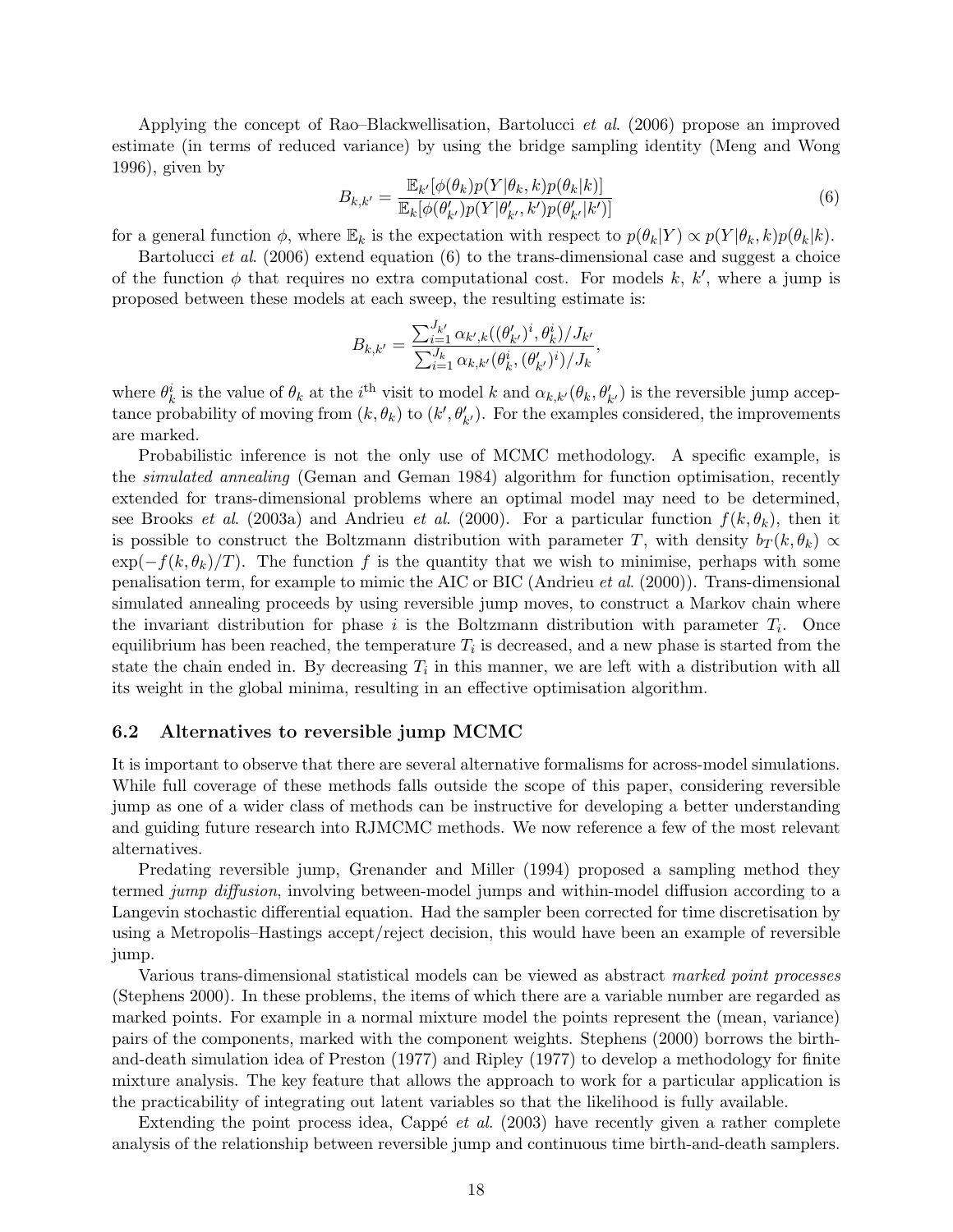Unlike reversible jump, the birth-death process accepts all across-model moves, but maintains detailed balance through the length of time spent in each model. The authors conclude that little benefit is gained from formulating a problem one way or another, as low acceptance rates in reversible jump are just replaced by significant phases where the point process approach does not move between models. Nonetheless, as mentioned in section 4, this alternative formulation can be useful in other respects, such as the convergence diagnostic proposed by Sisson and Fan (2007).

Another class of alternative methods is termed the *product space* approach and was first used to consider trans-dimensional problems by Carlin and Chib (1995). Since then, work has been done to extend the method (Green and O'Hagan 1998; Dellaportas et al. 2002), leading to the more general composite model space framework of Godsill (2001). Sisson (2005) provides a review.

As in the saturated state space of Brooks et al. (2003b) (see section 4), the idea is to work on a more general state space, where the simulation keeps track of all  $\theta_k$  rather than only the current one. Thus the state vector is of fixed dimension, circumventing the trans-dimensional nature of the problem.

Letting  $\theta_{-k}$  denote the composite vector consisting of all  $\theta_l, l \neq k$  concatenated together, the joint distribution of  $(k, (\theta_l : l \in \mathcal{K}), Y)$  can be expressed as

$$
p(k)p(\theta_k|k)p(\theta_{-k}|k,\theta_k)p(Y|k,\theta_k).
$$
\n(7)

The third factor  $p(\theta_{-k}|k, \theta_k)$  has no effect on the joint posterior  $p(k, \theta_k|Y)$ ; the choice of these conditional distributions, which Carlin and Chib (1995) call 'pseudo-priors', is entirely a matter of convenience. However, the efficiency of the resulting sampler depends entirely on these quantities, effective meaning that the choice of efficient proposal distribution for reversible jump is replaced by the specification of appropriate pseudo-priors.

Godsill (2001)'s formulation extends equation (7) to allow the parameter vectors  $\theta_k$  to overlap arbitrarily, and embraces both product space and reversible jump methods, facilitating comparisons between them. The framework also provides useful insight into some of the important factors governing the performance of reversible jump. Godsill (2003) discusses these issues in some detail, including using retained information from past visits to other models, to help design effective across-model moves.

Whether or not jumping between parameter subspaces benefits sampler performance has been a question of some debate. Han and Carlin (2001) suggest that MCMC samplers that avoid a model space search may result in estimates with improved precision whereas Richardson and Green (1997) present an example that suggests the contrary. In fact, there is no one answer, and in some instances trans-dimensional moves will help samplers, whereas in others they will be unnecessary. Green (2003) considers this question in more detail, using a simple example to provide insight.

Little research has comprehensively compared the performance of reversible jump and product space methods. Dellaportas *et al.* (2002) study the methods in the context of model choice, along with some less generally applicable approaches. There is little to differentiate the results from alternative approaches, and both approaches perform adequately. However, neither reversible jump proposal design or product space pseudo-prior specification appear particularly hard for the examples they consider. More research would be welcome in this area, but we believe that for difficult problems, implementation of both approaches will involve complex practical issues; which method yields the better results may come down to which method the researcher has most experience with.

# 7 Practical Bayesian model determination

Having considered how we might make inference for 'ideal Bayesian' model determination, we set aside our review of methodology and return to some of the more fundamental issues that face the practitioner wishing to perform model choice for a real Bayesian problem.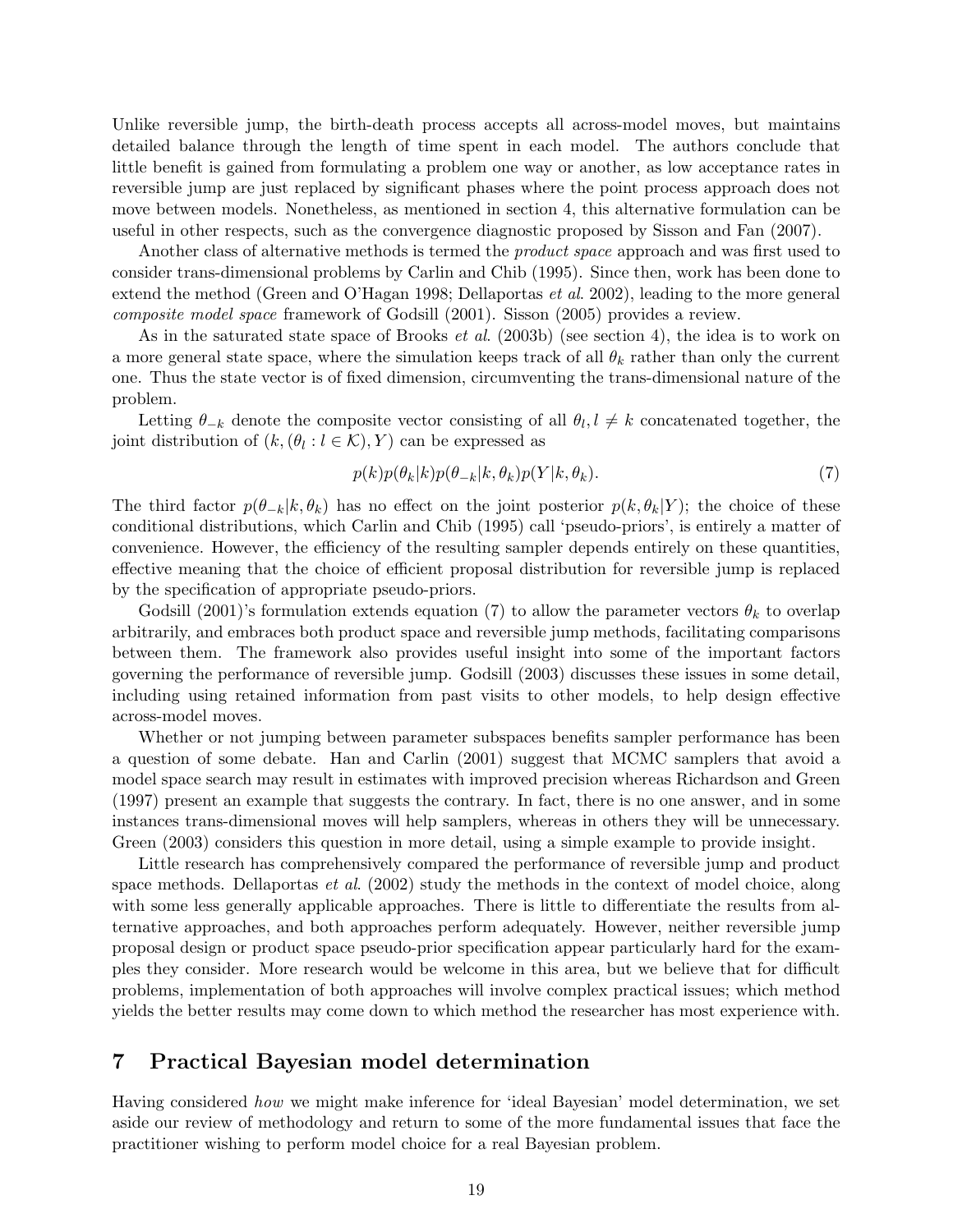In many instances it may be that that the analyst does not wish to report the marginal model posterior probabilities  $p(k|Y)$ . Of course, using these probabilities we could alternatively report Bayes Factors

$$
B_{kl} = \frac{p(Y|k)}{p(Y|l)} = \frac{p(k|Y)}{p(l|Y)} \div \frac{p(k)}{p(l)}
$$

for pairwise comparison of models. For some, the marginal likelihood,  $p(Y|k)$ , itself has an intrinsic meaning and interpretation. In either case, the same methods for posterior computation will yield results.

A more philosophical question is that of model choice versus model averaging. With model choice we may be interested in determining a best model  $k^*$  (understanding the uncertainty of this choice), and restricting our inference about the model parameters  $\theta_{k^*}$  (and functions of these parameters) conditional upon this model. The benefit of this approach is that reported parameters summaries retain natural interpretations.

On the other hand, to properly account for model uncertainty, we should average over models. Again, the same posterior computation allows model averaging

$$
E(F|Y) = \sum_{k} \int F(k, \theta_k) p(k, \theta_k | Y) d\theta_k
$$

for any function  $F$  with the same interpretation in each model. One example is prediction where

$$
p(Y^+|Y) = \sum_k p(Y^+|k,Y)p(k|Y)
$$

is a posterior-weighted mixture of the within-model- $k$  predictions

$$
p(Y^+|k,Y) = \int p(Y^+|k,\theta_k)p(\theta_k|k,Y)d\theta_k.
$$

When probabilities are computed using reversible jump MCMC methods, the expectation can be estimated simply by averaging  $F$  along the entire run, essentially ignoring the model indicator  $k$ .

Some would argue that it is only responsible to adopt a Bayesian hierarchical model of the kind introduced above when there is compatibility between models, that is, when the parameter priors  $p(\theta_k|k)$  are such that inference about functions of parameters that are meaningful in several models should be approximately invariant to  $k$ . Such compatibility could in principle be exploited in the construction of MCMC methods, although we are not aware of general methods for doing so.

Even taking these considerations into account, we have remained focused on the 'ideal Bayes' approach. In reality there are a number of reasons why this simple idealised view fails to reflect practical applications.

#### 7.1 Prior model probabilities may be fictional

The ideal Bayesian has real prior probabilities (perhaps imparted by colleagues) reflecting scientific judgement or belief across the model space. In practice, however, such priors may not be commonly available. For example, we know a lot more about how to elicit scientific judgements about model parameters than we do about the models themselves. Arbitrariness in prior model probabilities may not affect Bayes factors (since prior probabilities cancel) but it sabotages Bayesian model averaging.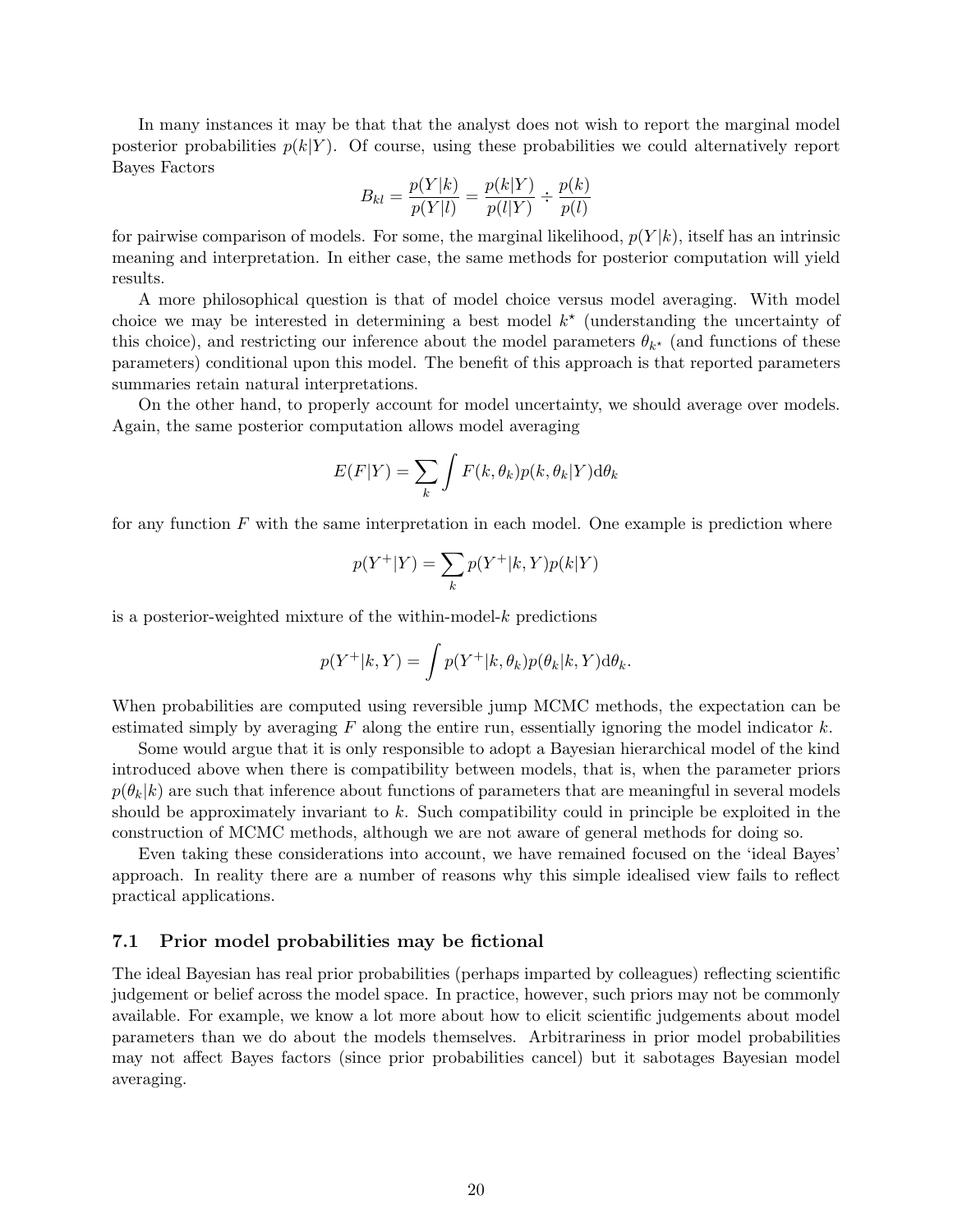#### 7.2 No chance of passing the test of a sensitivity analysis

In ordinary parametric problems we commonly find that inferences are rather insensitive to moderately large variations in prior assumptions, except when there are very few data. In fact, the opposite case, of high sensitivity, poses a greater challenge to the non-Bayesian as perhaps the data carry less information than hoped. However, it is clear that a test of sensitivity to model probabilities

$$
\frac{p^{\star}(k|Y)}{p^{\star}(l|Y)} = \frac{p(k|Y)}{p(l|Y)} \times \left(\frac{p^{\star}(k)}{p^{\star}(l)} \div \frac{p(k)}{p(l)}\right)
$$

will always fail, due to the fact that  $\mathcal K$  is discrete and thus the second factor on the left hand side can be arbitrarily changed depending on the prior distributions assumed. This dependence on prior model probabilities is of course exactly the situation that use of Bayes factors avoids.

#### 7.3 Improper parameter priors problems

In ordinary parametric problems it is commonly true that it is safe to use improper priors, specifically when posterior distributions are well-defined as limits of a sequence of approximating proper priors (without sensitivity to what that sequence is). However, when comparing models, improper parameter priors make Bayes factors indeterminate (since improper priors can only be defined up to arbitrary normalising constants, which persist into marginal likelihoods). Using proper but vague (or diffuse) priors alleviates this problem, but only partially, as the Bayes factors will then depend on the arbitrary degree of vagueness used.

In certain circumstances, ideas such as Intrinsic or Fractional Bayes factors, or Expected Posterior priors, can be applied, essentially based on tying together improper priors across different models. These ideas lose much of the appeal of ideal Bayes arguments, have arbitrary aspects, and are not widely accepted.

# 8 Conclusion

In conclusion, model uncertainty is a fact of life. As statistical scientists, we are still learning about when it can be quantified, eliminated or accommodated. The computational challenges posed by model determination can now often be met, for example using the methods in this article although there are still many directions in which future research might be directed. Amongst these, the guidance for efficient proposal design and the search for generic samplers remain elusive and challenging questions. Equally crucial is the area of reversible jump diagnostics: if we wish to encourage the wider adoption of the technique, then it is vital that we equip the user with tools for ascertaining that the conclusions that they reach are valid.

In many ways, the broad applicability of reversible jump, clearly a strength of the method, is also an obstacle. A panacea for the above questions is unlikely to be found, as no one method will be suitable for all problems. Rather, it is probable that RJMCMC will continue to evolve slowly, with researchers adding to the collection of existing methods and extensions, building upon contributions from many different perspectives

Beyond the methodological challenges, more philosophical problems remain about model determination. It is much easier to recognise uncertainty about models than it is to do objectivelyjustified quantification of that uncertainty. Choosing a single model is fraught with difficulties. Furthermore, there is probably no single best model, since the criteria by which we choose may be directed by different reasons. The real objective of inference may be prediction, for example, or it may be scientific understanding. We may be forced to choose a model for external reasons, such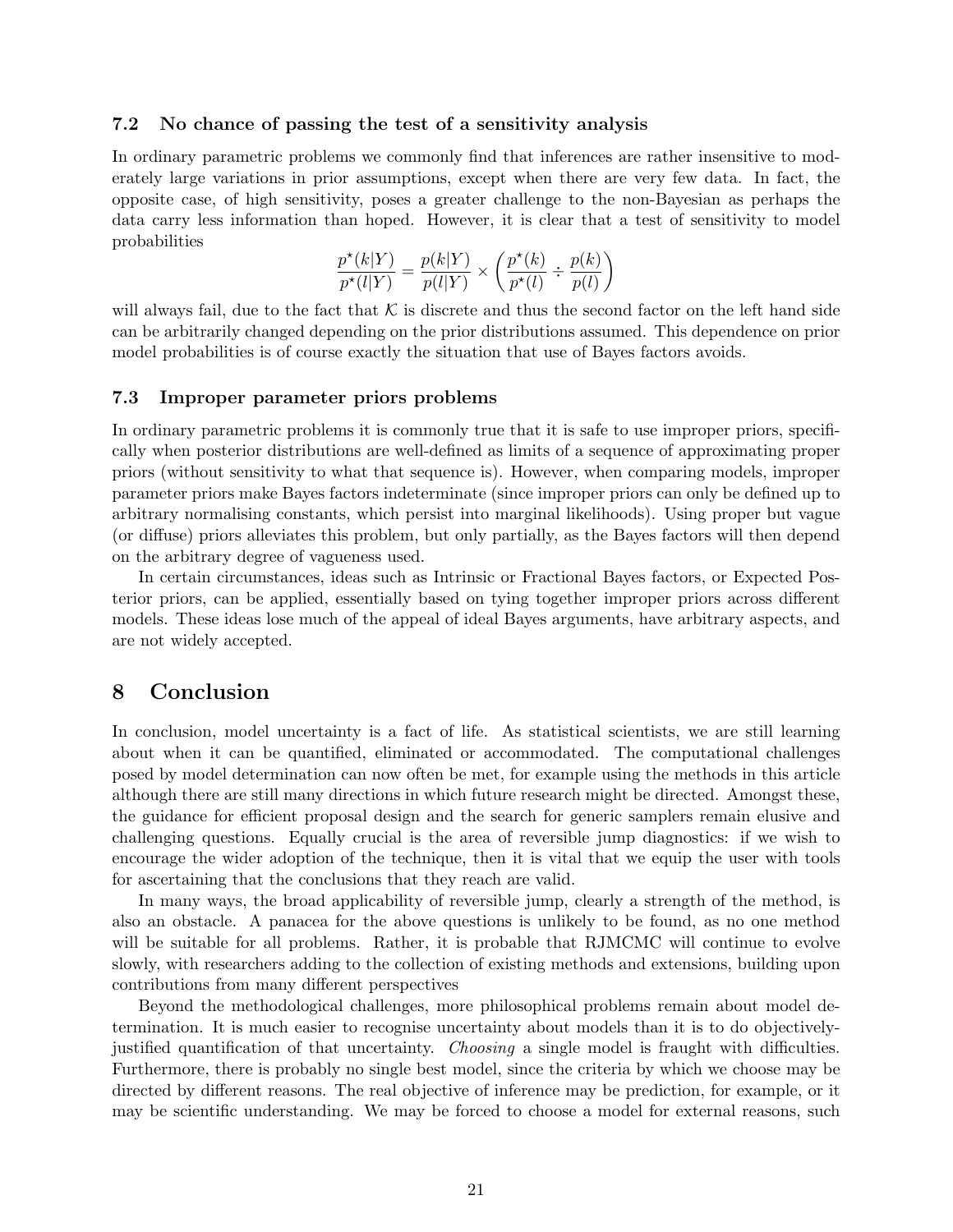as presentation to a lay audience, or a policy maker, and led to conceal doubt about models for 'defensive' reasons.

In this article, we have not considered the alternatives to basing model determination simply on posterior distributions. There are many other criteria and developed methodologies of Bayesian hypothesis testing including complexity criteria such as AIC, BIC, DIC, DIC+, MDL, and  $C_p$ , decision theory, Bayesian p-values and posterior predictive checks. This diversity of approach reflects the different flavours of model determination question that statisticians face.

In fact, the very term 'model' may be too much of a catch-all. The ease with which many different tasks (such as choice between different scientific mechanisms, selection of predictors in regression, the number of components in a mixture, the order of an AR model, or the complexity of polynomial or spline) can be cast as problems of model determination, obscures the differences in character between these tasks. While there is certainly an obvious advantage in developing generic methods that are appropriate for all flavours of the problem, it may be that this task is too challenging. Greater progress may be made by focussing on application specific developments and subsequently adapting these for different problems where appropriate.

# Acknowledgements

We are grateful to all our collaborators on reversible jump MCMC and related research problems: Graeme Ambler, Christophe Andrieu, Julian Besag, Stuart Coles, Carmen Fernández, Philip Giles, Paolo Giudici, Miles Harkness, Matthew Hodgson, Merrilee Hurn, Antonietta Mira, Michael Newton, Agostino Nobile, David Nott, Tony O'Hagan, Marco Pievatolo, Sylvia Richardson, Luisa Scaccia, Scott Sisson, Claudia Tarantola and Valerie Viallefont.

# References

- Al-Awadhi, F., Hurn, M., and Jennison, C. (2004). Improving the acceptance rate of reversible jump MCMC proposals. Statistics & Probability Lett.,  $69$ ,  $(2)$ , 189-98.
- Andrieu, C., de Freitas, N., and Doucet, A. (2000). Reversible jump MCMC simulated annealing for neural networks. In Uncertainty in Artificial Intelligence, pp. 11–8. Morgan Kauffman, San Francisco, CA.
- Bartolucci, F., Scaccia, L., and Mira, A. (2006). Efficient Bayes factor estimation from the reversible jump output. *Biometrika*, **93**, (1), 41–52.
- Besag, J. E. (1997). Contribution to the discussion of paper by Richardson and Green. Journal of the Royal Statistical Society, B, 59, 774.
- Besag, J. E. (2000). Markov chain Monte Carlo for statistical inference. Technical Report Working paper no. 9, Center for Statistics and the Social Sciences, University of Washington.
- Besag, J. E., Green, P. J., Higdon, D., and Mengersen, K. (1995). Bayesian computation and stochastic systems (with discussion). Statistical Science, 10, 3–66.
- Brooks, S. and Gelman, A. (1998). Some issues in monitoring convergence of iterative simulations. In In Proceedings of the Section on Statistical Computing. ASA.
- Brooks, S. P. (1998). Markov chain Monte Carlo method and its application. The Statistician, 47, 69–100.
- Brooks, S. P., Fan, Y., and Rosenthal, J. S. (2006). Perfect forward simulation via simulated tempering. Comm. In Statistics-simulation Computation, 35, (3), 683–713.
- Brooks, S. P., Friel, N., and King, R. (2003a). Classical model selection via simulated annealing. J. Royal Statistical Soc. Series B-statistical Methodology, 65, 503–20.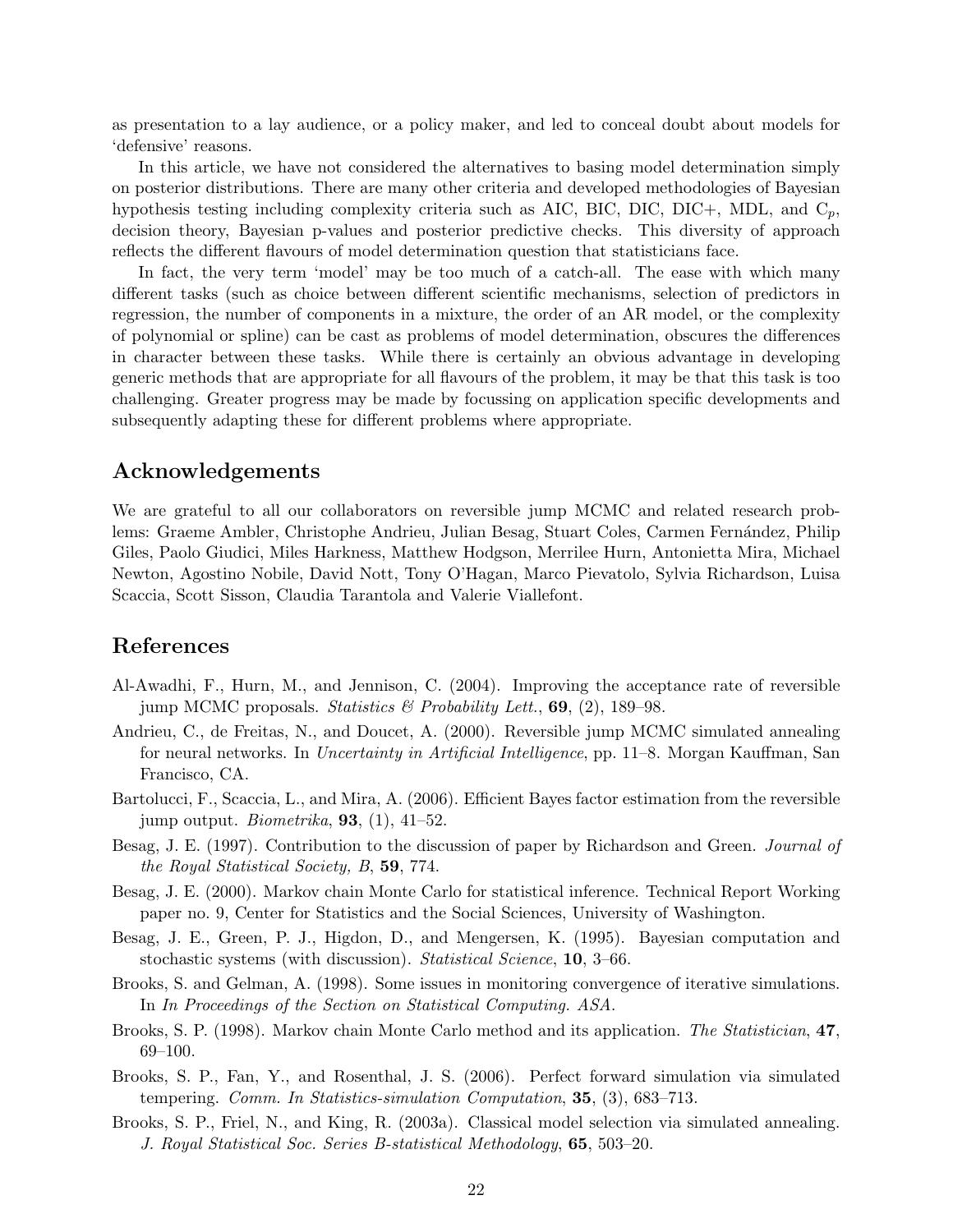- Brooks, S. P. and Giudici, P. (2000). Markov chain Monte Carlo convergence assessment via twoway analysis of variance. J. Computational Graphical Statistics,  $9, (2), 266-85$ .
- Brooks, S. P., Giudici, P., and Roberts, G. O. (2003b). Efficient construction of reversible jump Markov chain Monte Carlo proposal distributions. J. Royal Statistical Soc. Series B-statistical Methodology, 65, 3–39.
- Cappé, O., Guillin, A., Marin, J. M., and Robert, C. P. (2004). Population Monte Carlo. J. Computational Graphical Statistics, 13, (4), 907–29.
- Cappé, O., Robert, C. P., and Ryden, T. (2003). Reversible jump, birth-and-death and more general continuous time Markov chain Monte Carlo samplers. J. Royal Statistical Soc. Series B-statistical Methodology, 65, 679–700.
- Carlin, B. P. and Chib, S. (1995). Bayesian model choice via Markov chain Monte Carlo. Journal of the Royal Statistical Society, B, 57, 473–84.
- Dellaportas, P., Forster, J. J., and Ntzoufras, I. (2002). On Bayesian model and variable selection using MCMC. Statistics and Computing,  $12$ ,  $(1)$ ,  $27-36$ .
- Didelot, X., Everitt, R., Johansen, A., and Lawson, D. (2011). Likelihood-free estimation of model evidence. Bayesian Analysis, 6, 49–76.
- Doucet, A., De Frietas, J. F. G., and Gordon, N. J. (2001). Sequential Monte Carlo Methods in Practice. Springer, New York.
- Ehlers, R. S. and Brooks, S. P. (2008). Adaptive proposal construction for reversible jump mcmc. Scandinavian Journal of Statistics, 35, 677–90.
- Erland, S. (2003). On adaptivity and Eigen-decompositions of Markov chains. PhD thesis, Department of Mathematical Sciences, Norwegian University of Science and Technology.
- Figueiredo, M. A. T. and Jain, A. K. (2002). Unsupervised learning of finite mixture models. IEEE Transactions on Pattern Analysis and Machine Intelligence, 24, 381–96.
- Gamerman, D. (1997). Markov Chain Monte Carlo: Stochastic Simulation for Bayesian Inference. Chapman & Hall/CRC, New York.
- Geman, S. and Geman, D. (1984). Stochastic relaxation, Gibbs distributions and the Bayesian restoration of images. IEEE Trans. Pattn Anal. Mach. Intell., 6, 721–41.
- Godsill, S. J. (2001). On the relationship between Markov chain Monte Carlo methods for model uncertainty. J. Computational Graphical Statistics, 10, (2), 230–48.
- Godsill, S. J. (2003). *Proposal densities and product-space methods*, pp. 199–203. OUP, Oxford.
- Gramacy, R., Samworth, R., and King, R. (2008). Importance tempering. Technical report, Statistical Laboratory, University of Cambridge.
- Green, P. J. (1995). Reversible jump Markov chain Monte Carlo computation and Bayesian model determination. *Biometrika*, **82**, (4), 711–32.
- Green, P. J. (2003). Trans-dimensional Markov chain Monte Carlo, pp. 179–98. OUP, Oxford.
- Green, P. J. and Mira, A. (2001). Delayed rejection in reversible jump Metropolis-Hastings. Biometrika, 88, (4), 1035–53.
- Green, P. J. and O'Hagan, A. (1998). Model choice with MCMC on product spaces without using pseudo-priors. Technical report, Department of Mathematics, University of Nottingham.
- Green, P. J. and Richardson, S. (2001). Modelling heterogeneity with and without the Dirichlet process. Scandinavian J. Statistics, 28, (2), 355–75.
- Grenander, U. and Miller, M. I. (1994). Representations of knowledge in complex systems (with discussion). Journal of the Royal Statistical Society, B, 56, 549–603.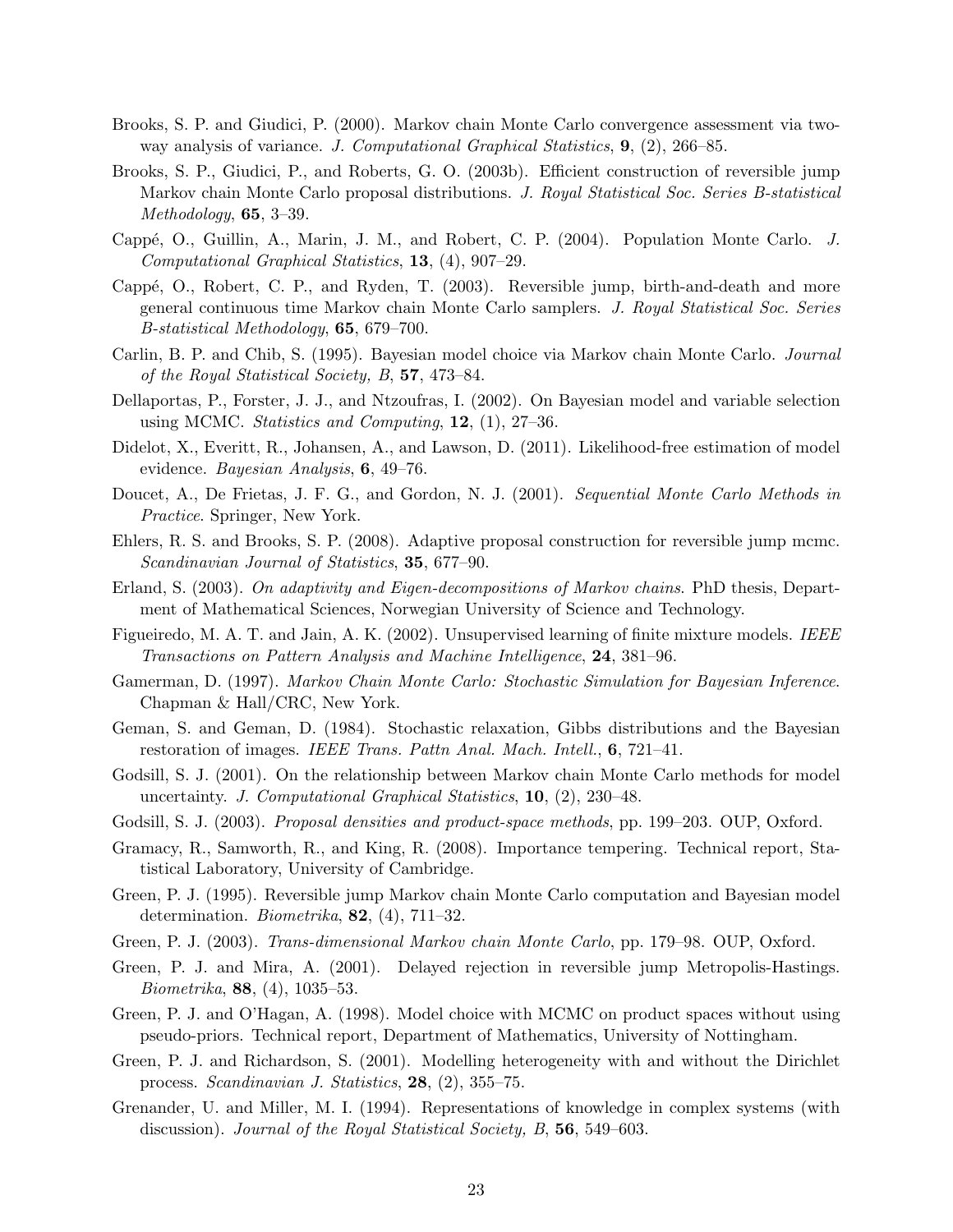- Han, C. and Carlin, B. P. (2001). Markov chain Monte Carlo methods for computing Bayes factors: A comparative review. J. Am. Statistical Association, 96, (455), 1122–32.
- Hastie, D. I. (2005). Towards automatic reverible jump Markov chain Monte Carlo. PhD thesis, Department of Mathematics, University of Bristol.
- Heikkinnen, J. (2003). Trans-dimensional Bayesian nonparametrics with spatial point processes, pp. 203–6. OUP, Oxford.
- Jasra, A., Doucet, A., Stephens, D. A., and Holmes, C. C. (2008). Interacting sequential Monte Carlo samplers for trans-dimensional simulation. Computational Statistics  $\mathcal{C}'$  Data Analysis, 52,  $(4)$ , 1765–91.
- Jasra, A., Stephens, D. A., and Holmes, C. C. (2007). Population-based reversible jump Markov chain Monte Carlo. Biometrika, 94, (4), 787–807.
- Keith, J. M., Kroese, D. P., and Bryant, D. (2004). A generalized Markov sampler. *Methodology* Computing In Appl. Probability,  $6$ ,  $(1)$ ,  $29-53$ .
- Liang, F. M. and Wong, W. H. (2000). Evolutionary Monte Carlo: Applications to C-p model sampling and change point problem. *Statistica Sinica*,  $10$ ,  $(2)$ ,  $317-42$ .
- Meng, X.-L. and Wong, W. H. (1996). Simulating ratios of normalizing constants via a simple identity: a theoretical exploration. *Statistica Sinica*, **6**, 831–60.
- Newton, M. A. and Hastie, D. I. (2006). Assessing Poisson variation of intestinal tumour multiplicity in mice carrying a Robertsonian translocation. J. Royal Statistical Soc. Series C-applied Statistics, 55, 123–38.
- Petris, G. and Tardella, L. (2003). A geometric approach to transdimensional Markov chain Monte Carlo. Canadian J. Statistics-revue Canadienne De Statistique, 31, (4), 469–82.
- Preston, C. J. (1977). Spatial birth-and-death processes. Bulletin of the International Statistical Institute, 46, (2), 371–91.
- Richardson, S. and Green, P. J. (1997). On Bayesian analysis of mixtures with an unknown number of components (with discussion). Journal of the Royal Statistical Society, B, 59, 731–92.
- Ripley, B. D. (1977). Modelling spatial patterns (with discussion). Journal of the Royal Statistical Society, B, 39, 172–212.
- Roberts, G. O., Gelman, A., and Gilks, W. R. (1997). Weak convergence and optimal scaling of random walk metropolis algorithms. Annals of Applied Probability,  $7, 110-20$ .
- Roberts, G. O. and Rosenthal, J. S. (1998). Optimal scaling of discrete approximations to Langevin diffusions. *Journal of the Royal Statistical Society*, B, **60**, 255–68.
- Roberts, G. O. and Rosenthal, J. S. (2006). Harris recurrence of Metropolis-within-Gibbs and trans-dimensional Markov chains. Annals Appl. Probability,  $16$ ,  $(4)$ , 2123–39.
- Sisson, S. A. (2005). Transdimensional Markov chains: a decade of progress and future perspectives. J. Am. Statistical Association, 100, (471), 1077–89.
- Sisson, S. A. and Fan, Y. (2007). A distance-based diagnostic for trans-dimensional Markov chains. Statistics and Computing, 17, (4), 357–67.
- Spirling, A. (2007). "Turning points" in the Iraq conflict: Reversible jump Markov chain Monte Carlo in political science. Am. Statistician,  $61$ ,  $(4)$ ,  $315-20$ .
- Stephens, M. (2000). Bayesian analysis of mixture models with an unknown number of components – an alternative to reversible jump methods. Annals of Statistics, 28, (1), 40–74.
- Tierney, L. and Mira, A. (1999). Some adaptive Monte Carlo methods for Bayesian inference. Statistics in Medicine, 18, 2507–15.